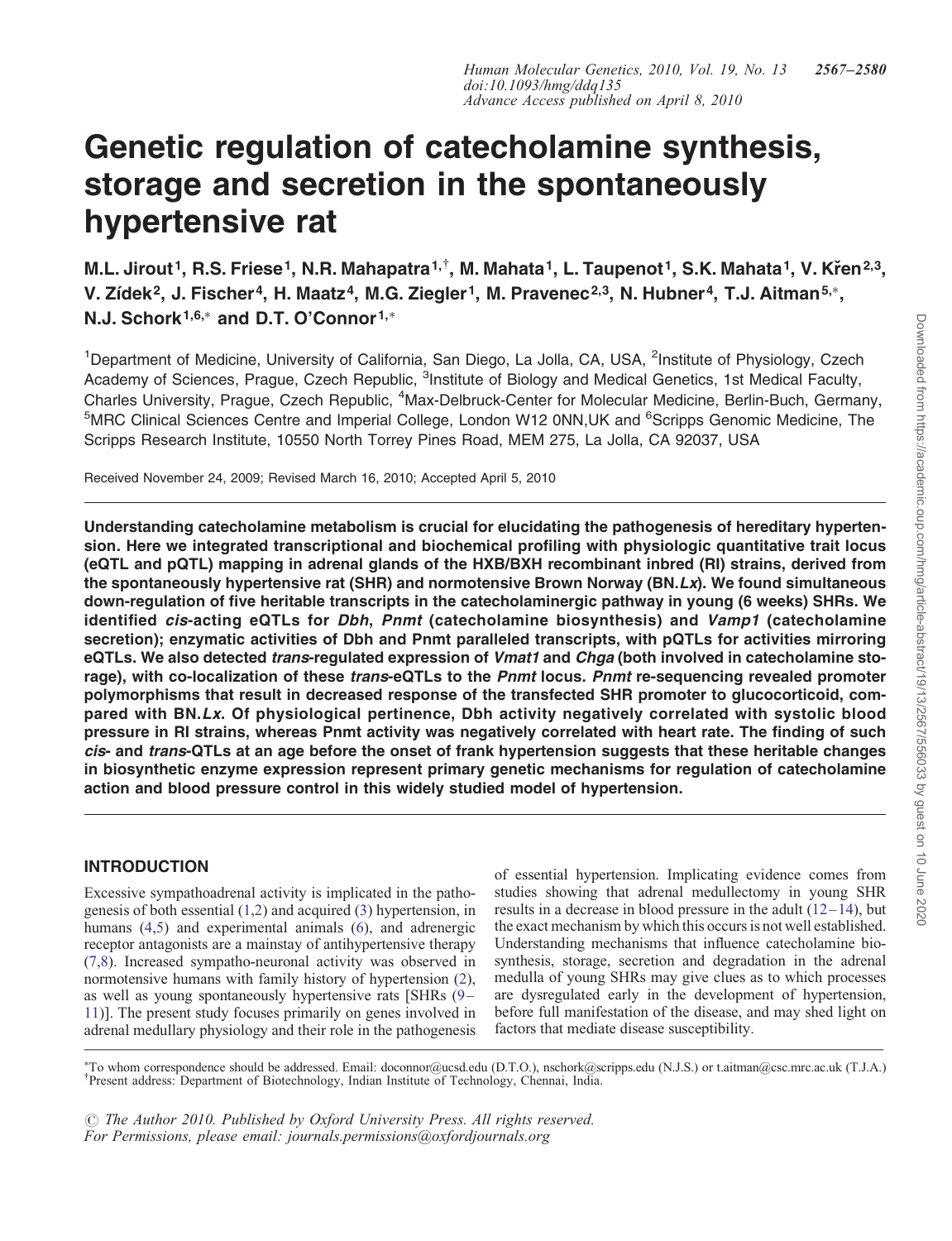Previous studies focusing on catecholamine biosynthetic enzyme activities in the adrenal medulla of the SHR showed inconsistent results, possibly owing to the different normotensive controls used in the experiments. Tyrosine hydroxylase (Th) was in turn reported to be decreased ([10,15,16](#page-11-0)), unchanged [\(17\)](#page-11-0) and increased [\(18](#page-11-0)[,19](#page-12-0)) in young SHRs. However, studies involving adult SHRs report an increased Th activity when compared with age- and sex-matched controls ([15,](#page-11-0)[20\)](#page-12-0). Dopamine betahydroxylase (Dbh), phenylethanolamine N-methyltransferase (Pnmt) and dopa decarboxylase (Ddc) activities were decreased [\(15](#page-11-0),[21](#page-12-0)) or increased [\(9](#page-11-0)[,22](#page-12-0)) in the young SHRs, but unchanged in the adult SHRs ([9,15\)](#page-11-0). Because of the apparent correlation of enzyme activities of Th, Dbh and Pnmt, some authors suggested that these genes may be co-regulated by a single locus [\(23\)](#page-12-0).

In order to characterize the effect of genetic variation on catecholamine physiology, we integrated gene expression profiling and biochemical phenotyping with linkage mapping. We used the HXB/BXH panel of recombinant inbred (RI) strains, derived from SHRs and the normotensive BN.Lx inbred progenitor strains [\(24](#page-12-0)), and used widely for genetic dissection of phenotypes segregating in this panel. Young (6-week-old) males were used for all experiments to avoid confounding the results by the consequences of fully developed hypertension or by the effects of female sex hormones. We first quantified the variability across 29 RI strains and the two progenitor strains of transcript levels of chromaffin cell-expressed genes that are responsible for crucial aspects of catecholamine biology. We then collected biochemical phenotypes reflecting the protein products (i.e. enzymes) of these genes, as well as the intermediates synthesized by them. Subsequently, linkage mapping was performed for both sets of phenotypes (i.e. transcript levels and biochemical traits). Quantitative trait loci (QTLs) were detected, which suggested a regulatory network of cis- and trans-acting loci. Positional candidates from QTL regions were re-sequenced in the progenitor strains to discover specific DNA sequence variants that were subsequently tested for their functional significance by transfection. Correlation of key catecholamine biosynthetic enzymes with systolic blood pressure and heart rate was established.

## RESULTS

## mRNA expression differences in hypertension pathway genes

A total of 211 adrenal gene expression profiles of hypertension candidate genes from Affymetrix RAE230A were examined for heritable differences in transcript levels in the RI strains (see [Supplementary Material, Fig. S1\)](http://hmg.oxfordjournals.org/cgi/content/full/ddq135/DC1). Candidate genes were grouped according to their function and/or pathway to which they belong. For each expressed gene, heritability  $(H<sup>2</sup>)$ , normalized ratio  $(NR)$  and *t*-test *P*-values were calculated. One hundred and twenty-five hypertension candidate genes were found expressed in the adrenal data set, with 64 of those exhibiting heritable gene expression at  $H^2 \ge 20\%$ .

Catecholaminergic genes stood out as the most represented group with 13 out of the 64 heritable transcripts (see Fig. [1](#page-2-0)). Some of them exhibited significant progenitor differences (six genes), and those were uniformly in the direction of underexpression in the SHR. Gene expression levels for all

four catecholamine biosynthetic enzymes—Th, Ddc, Dbh and *Pnmt*—were highly heritable ( $H^2 \ge 60\%$  for *Ddc*, *Dbh* and *Pnmt,*  $H^2 \sim 50\%$  for Th) and, with the exception of *Pnmt*, also significantly underexpressed in the SHR. Other significantly SHR-underexpressed genes with heritable transcripts included vesicle-associated membrane protein 1 (*Vamp1*), neuropeptide Y (Npy) and catechol-O-methyltransferase (Comt). Gene transcript levels for catecholamine biosynthetic enzymes (Th, Ddc, Dbh, Pnmt) and granins (Chga, Chgb, Scg2) from the microarray data were validated by quantitative real-time reverse transcription-polymerase chain reaction (qRT-PCR) in tissues from a separate harvesting of age- and sex-matched progenitors (see [Supplementary Material, Fig. S2\)](http://hmg.oxfordjournals.org/cgi/content/full/ddq135/DC1). Significant differences were confirmed for  $Th$ ,  $Ddc$  and  $Dbh$  gene expression, with all three genes showing underexpression in SHRs compared with BN.Lx.

## Enzymatic activity of Dbh and Pnmt in adrenal medulla

To explore whether differences in mRNA levels across the RI panel translate into differences in enzyme activities, Dbh and Pnmt were assayed in adrenal gland homogenate. Compared with the  $BN.Lx$ , the activity of both enzymes was significantly decreased in the SHR. Dbh exhibited nearly a 2-fold decrease  $(NR = -1.8, P = 0.001)$ , with  $H^2 = 46\%$  in the RI strains. Pnmt enzyme activity showed a smaller  $(NR = -1.3)$ , but significant ( $P = 0.001$ ), decrease in the SHR, with  $H^2 = 34\%$ .

#### Adrenal catecholamine content

Dbh and Pnmt are involved in the two final steps of catecholamine biosynthesis in the chromaffin cell. In order to investigate the effect of Dbh and Pnmt activity changes on catecholamine concentrations, their respective substrates and products, i.e. dopamine (DA), norepinephrine (NE) and epinephrine (EPI), were measured in adrenal tissue of the RI strains and their progenitors. SHR DA content was significantly increased  $(NR = 1.4, P = 0.048)$ , whereas NE was significantly *decreased*  $(NR = -1.4, P = 0.002)$ , when compared with the BN.Lx. EPI content did not show differences between the parental strains. Adrenal DA demonstrates much higher heritability ( $H^2 = 63\%$ ) then NE, or EPI ( $H^2 = 35\%$  and  $H^2 = 36\%$ , respectively). Corticosterone is known to stimulate the gene expression of Pnmt, and to a lesser degree Dbh as well. Adrenal tissue corticosterone content was significantly different between the progenitors, with  $NR = 1.9$  $NR = 1.9$  $NR = 1.9$  and  $P = 0.024$  (Table 1). The  $H^2$  of adrenal corticosterone content in the RI strains was 15%. The results are summarized in Table [1.](#page-3-0) In sympathetic nerve (vas deferens), norepinephrine and dopamine displayed parental strain patterns similar to the adrenal results: with norepinephrine lower in SHR than BN.Lx  $(6.28 \pm 0.41$  versus  $8.50 \pm 1.84$  ng/mg,  $NR = -1.4$ ,  $P = 0.033$ ), but dopamine *higher* in SHR than BN.Lx  $(0.21 + 0.02$  versus  $0.09 + 0.01$  ng/mg,  $NR = 2.3$ ,  $P = 0.001$ .

## Correlations among biochemical, physiological and gene expression phenotypes

To examine the extent to which biochemical phenotypes, transcript levels and cardiovascular physiological phenotypes are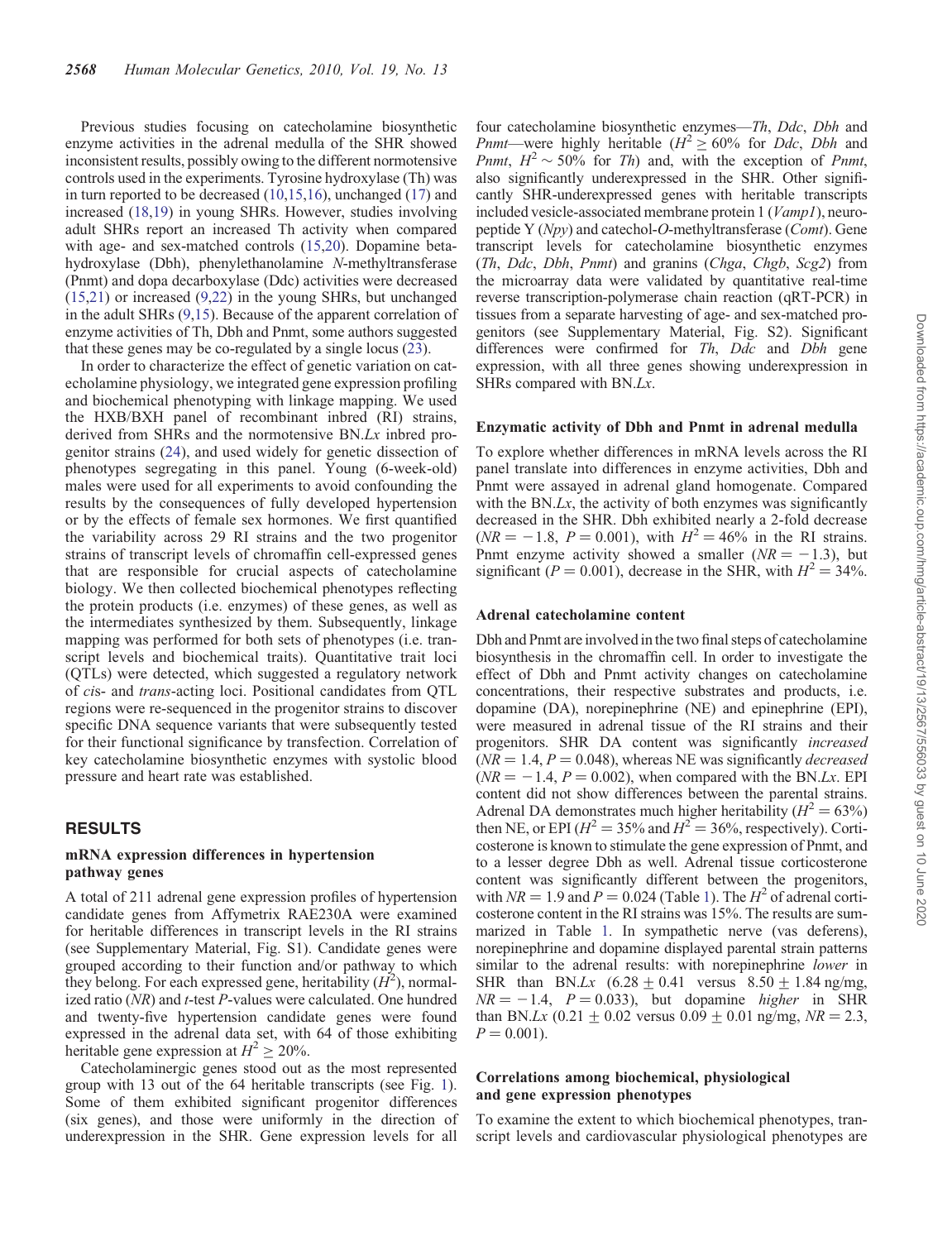<span id="page-2-0"></span>

Downloaded from https://academic.oup.com/hmg/article-abstract/19/13/2567/556033 by guest on 10 June 2020

Downloaded from https://academic.oup.com/hmg/article-abstract/19/13/2567/556033 by guest on 10 June 2020

Figure 1. Chromaffin cell genes involved in catecholamine biosynthesis, storage, secretion and degradation. Depicted are important chromaffin cell-expressed genes and functional relationships between them. Two different parameters are color coded: the heritability  $(H^2)$  of transcript abundance as computed from the RI panel and the normalized ratio (NR) for differences between the progenitors (on the left and right side of each box, respectively). The red curved arrow represents the catecholamine biosynthetic pathway, with the intermediates also in red. The blue curved arrows represent the detected gene regulatory networks from eQTL analysis, pointing from the regulator to the regulated gene.

codetermined in the RI panel, Spearman's rank correlations were performed. The results can be found in [Supplementary](http://hmg.oxfordjournals.org/cgi/content/full/ddq135/DC1) [Material, Table S1.](http://hmg.oxfordjournals.org/cgi/content/full/ddq135/DC1) Adrenal DA, NE and EPI were significantly correlated across the RI panel. Adrenal DA content was negatively correlated ( $\rho = -0.408$ ,  $P = 0.031$ ) with adrenal Dbh activity. Adrenal EPI correlated positively with adrenal Pnmt ( $\rho = 0.429$ ,  $P = 0.023$ ). *Dbh* transcript abundance (probe set ID 1370564\_at) was significantly positively  $(\rho = 0.570, P = 0.002)$  correlated with the adrenal Dbh enzyme activity. There was also a significant negative  $(\rho = -0.551, P = 0.002)$  correlation between *Dbh* transcript abundance and adrenal tissue DA concentration. Pnmt transcript abundance (probe set ID, 1371054\_at) correlated positively ( $\rho = 0.436$ ,  $P = 0.02$ ) with adrenal Pnmt enzyme activity. Cardiovascular phenotypes were measured in the RI strains at age 12 weeks using telemetry. Dbh enzymatic activity was negatively correlated with systolic blood pressure  $(\rho = -0.476, P = 0.01)$ . Pnmt enzyme activity was negatively correlated with heart rate ( $\rho = -0.383$ ,  $P = 0.044$ ), as was adrenal EPI ( $\rho = -0.550$ ,  $P = 0.002$ ) and DA ( $\rho = -0.382$ ,  $P = 0.045$ .

## Mapping QTLs for chromaffin cell-expressed genes

Gene transcripts (obtained from microarrays) of chromaffin cell-expressed genes with heritable transcript level variation were treated as quantitative traits and subjected to expression quantitative trait locus (eQTL) mapping. The results are summarized in Table [2](#page-4-0). There were a total of six significant (including marginally significant) eQTLs (bolded P-values in Table [2](#page-4-0)). Uniformly, for each of these QTLs, the SHR allele at the eQTL peak locus was associated with a decrease in transcript level. Cis- and trans-eQTLs were determined by examining the relative position of a gene and its associated eQTL. Cis-eQTLs were mapped for Dbh, Pnmt and Vamp1, whereas trans-eQTLs were detected for *Ddc*, *Vmat1* Chga transcripts.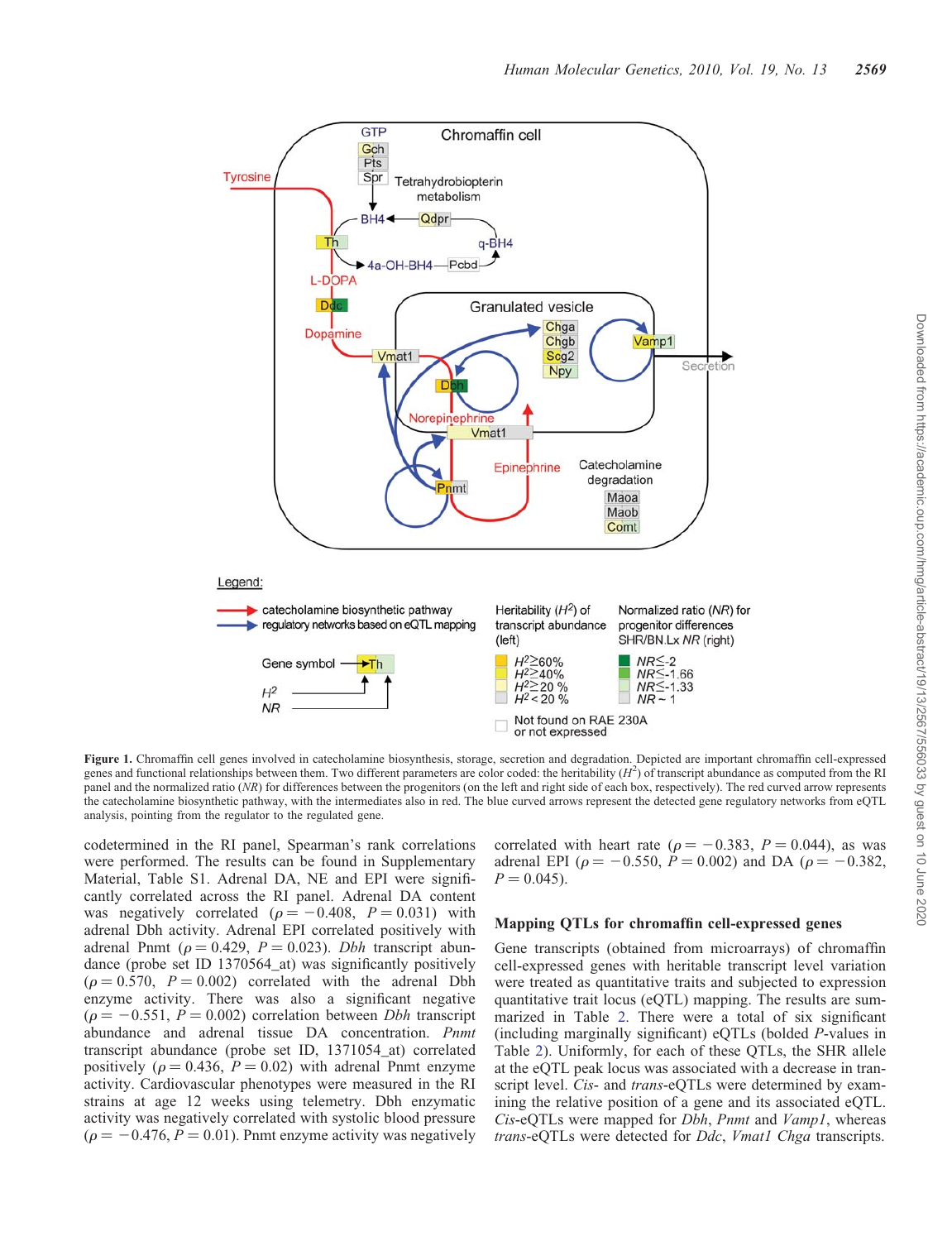| Phenotype            | SHR (mean $\pm$ SD) | $BN.Lx$ (mean $+ SD$ ) | SHR versus BN.Lx<br>$t$ -test P-value | $NR_{\rm SHR/BN,Lx}$ | $H^2$ in RI strains |  |
|----------------------|---------------------|------------------------|---------------------------------------|----------------------|---------------------|--|
| $DA$ (ng/mg)         | $1.92 + 0.46$       | $1.41 + 0.23$          | 0.048                                 | 1.4                  | 63%                 |  |
| Dbh $(nmol/h/mg)$    | $1.24 + 0.24$       | $2.23 + 0.35$          | 0.001                                 | $-1.8$               | 46%                 |  |
| $NE$ (ng/mg)         | $67.6 + 10.9$       | $97.6 + 8.07$          | 0.002                                 | $-1.4$               | 35%                 |  |
| Pnmt ( $pmol/h/mg$ ) | $33.0 + 3.09$       | $43.3 + 3.29$          | 0.001                                 | $-1.3$               | 34%                 |  |
| $EPI$ (ng/mg)        | $191 + 27.8$        | $191 + 20.6$           | 0.994                                 | 1.0                  | 36%                 |  |
| Cort (IU/mg)         | $466 + 146$         | $244 \pm 73.1$         | 0.024                                 | 1.9                  | 15%                 |  |

<span id="page-3-0"></span>Table 1. Biochemical phenotypes measured in adrenal tissue homogenate

HXB/BXH RI strains and the progenitor strains, SHR and BN.Lx, were typed for catecholaminergic biochemical parameters in the adrenal gland. The table shows progenitor strain means  $\pm$  SD, t-test P-value for progenitor strain differences, normalized ratio (NR) to indicate the direction of the progenitor strain difference, and heritability  $(H^2)$  calculated from RI strain data. Biochemical parameters were normalized to milligram adrenal weight. No significant differences in the mean adrenal gland weight (maw) were observed between the progenitor strains, with  $maw_{\text{SHR}} = 16.0 \pm 3.0$  mg,  $maw_{\text{BNL},Lx} = 13.5 \pm 1.9$  mg and t-test  $P = 0.18$ . DA, dopamine; NE, norepinephrine; EPI, epinephrine; Cort, corticosterone.

The *Vamp1* cis-eQTL mapped to chromosome 4 at 152– 173 Mbp (95% CI), with a peak LOD = 3.50 and  $P = 0.072$ , explaining  $\sim$ 43% of the transcript abundance variability. Ddc trans-eQTL mapped to chromosome 14 at 30–68 Mbp (95% CI), with a peak LOD = 3.43 and  $P = 0.040$ , explaining 42% of the transcript abundance variability.

Results of integrative analysis of transcript abundance and biochemical parameters for Dbh and Pnmt are described in the following two subheadings. *Vmat1* and *Chga trans-eQTLs* co-localized with Pnmt cis-eQTL and are described together with Pnmt.

## QTLs for adrenal Dbh transcript, Dbh activity and DA concentration cluster on chromosome 3p12

A Dbh cis-eQTL mapped to chromosome 3 at 1–14 Mbp (95% CI), with a peak LOD = 5.58 and  $P = 0.0061$ , explaining 60% of the Dbh transcript variability (see Fig. [2A](#page-5-0), red curve). Dbh enzyme activity in adrenal tissue mapped to chromosome 3 at 1–12 Mbp (95% CI), LOD = 4.73 and  $P = 0.0031$  (see Fig. [2A](#page-5-0), blue curve). The QTL explains 54% of the variability in Dbh enzyme activity (see Fig. [2B](#page-5-0), blue curve). The SHR allele at the peak locus was associated with a decrease in phenotypic value for Dbh transcript as well as Dbh enzyme activity. Adrenal DA concentration mapped to chromosome 3 at 2– 14 Mbp (95% CI), with a peak LOD = 4.26 and  $P = 0.0354$ (see Fig. [2](#page-5-0)A, green curve). The QTL explains 50% of adrenal DA concentration variability and the SHR allele at the peak locus was associated with an increase in adrenal DA (see Fig. [2B](#page-5-0), green curve). It is important to note that the QTL confidence intervals for adrenal DA, Dbh activity and Dbh transcript are nearly identical, and contain the Dbh gene (see Fig. [2](#page-5-0)A and C).

## Regulation of Pnmt, Chga and Vmat1 from the Pnmt locus on chromosome 10q31

The *Pnmt cis-eQTL* is located on chromosome 10 at 81– 101 Mbp (95% CI), with a peak LOD = 2.95,  $P = 0.049$ , and explains 36% of the Pnmt transcript variability (see Fig. [3](#page-6-0)A, red curve). Pnmt enzyme activity also demonstrated linkage to chromosome 10 at  $81-102$  Mbp (95% CI), with a peak  $LOD = 3.97$  $LOD = 3.97$  $LOD = 3.97$  and  $P = 0.003$  (see Fig. 3A, blue curve). The QTL explains 48% of Pnmt enzyme activity variability. For both the *Pnmt* transcript abundance and the Pnmt enzyme activity, the SHR allele at the peak locus was associated with a decrease in trait value. Because of the bimodal distribution of the LOD scores (most likely due to linkage disequilibrium within RNO 10), bootstrap tests were also performed. The results suggested that the evidence for linkage was most pronounced in the more telomeric peak, which we therefore regarded as the most likely position for the QTL. The 95% CI for these LOD peaks contain the Pnmt promoter SNP T-529C (see Fig. [3A](#page-6-0) and B). Both *Vmat1* and *Chga* expression profiles mapped to the *Pnmt* region (see Fig. [3A](#page-6-0)). *Vmat1* transeQTL mapped to chromosome 10 at  $82-101$  Mbp (95% CI), with a peak  $LOD = 3.33$ ,  $P = 0.041$ , and with 43% of transcript variability attributable to the eQTL. Chga trans-eQTL mapped to chromosome 10 at  $80-104$  Mbp (95% CI), with a peak  $LOD = 3.50$  and  $P = 0.093$ , explaining 35% of the transcript abundance variability. Importantly, this confidence interval contains the Pnmt gene, marked by the promoter SNP T-529C, and is nearly identical with the confidence intervals for *Pnmt*, *Vmat1* and Chga eQTLs reported above. The SHR allele at the peak locus was associated with a decrease in transcript levels for both *Vmat1* and *Chga*.

## Polymorphism discovery in the *Dbh* and the *Pnmt* genes

Systematic discovery of sequence polymorphism in *Dbh* and Pnmt between SHR and BN.Lx strains by re-sequencing yielded several single-nucleotide polymorphisms (SNPs) and one insertion/deletion (in/del). The results are described below. Numbers refer to the basepair distance from the CAP site; nucleotide change is given as  $BN.Lx \rightarrow SHR$ . Re-sequencing in the Dbh gene (see [Supplementary Material, Fig. S3\)](http://hmg.oxfordjournals.org/cgi/content/full/ddq135/DC1) revealed eight variants, all of them SNPs: three in the promoter region (T-892G, T-885C and T-551G), four in the intronic regions (G2354A, T2513G, G4258T and A15184G), and one located downstream of the 3′ -UTR (G18530A). Re-sequencing in the Pnmt gene (see [Supplementary Material, Fig. S4\)](http://hmg.oxfordjournals.org/cgi/content/full/ddq135/DC1) showed seven variants: four SNPs (T-529C, T-404C, C-396T and C-351T) and one in/del (-457 A/-) in the promoter region, one SNP in exon 1 (A209G, synonymous at codon 63, Ala63Ala) and one SNP in exon 3 (T1475C, coding for a non-synonymous amino acid change Val285Ala). Non-coding SNPs were located outside the highly conserved regions across species http:// genome.ucsc.edu. The non-synonymous coding SNP T1475C identified in *Pnmt*, exon 3, alters the enzyme's last amino acid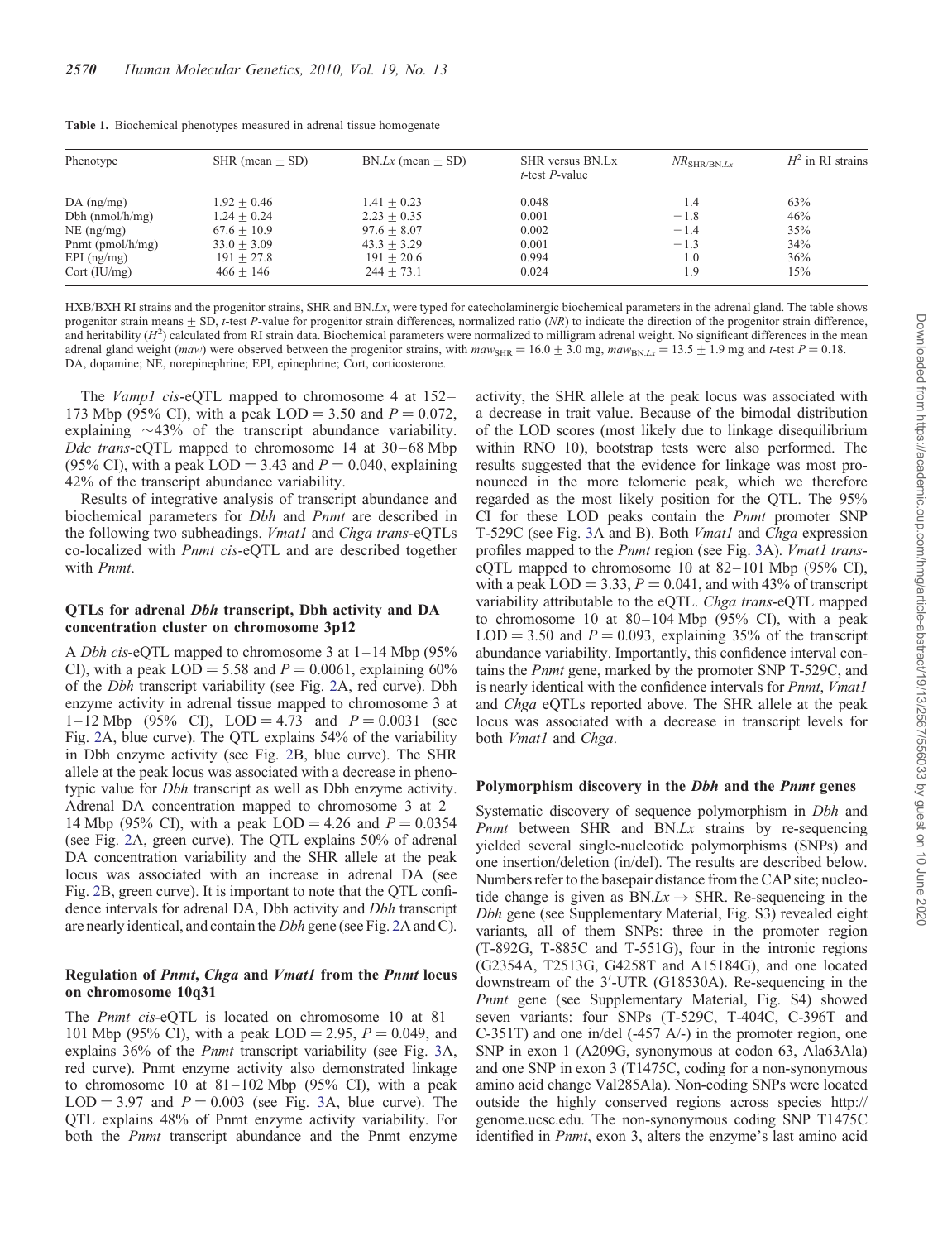| Gene transcript<br>Transcript (probe)<br>ID) | gene<br>symbol | gene position<br>(Chr:Mbp) | progenitor<br>$t$ -test $P$ -val | $H^2$ in<br>RI(%) | Mapped expression QTLs<br>eQTL position<br>(Chr:Mbp) | eQTL<br>type | <b>LOD</b> | $P$ -value | % variance<br>attributable to<br>eQTL | genes of<br>interest in the<br>95% CI |
|----------------------------------------------|----------------|----------------------------|----------------------------------|-------------------|------------------------------------------------------|--------------|------------|------------|---------------------------------------|---------------------------------------|
| 1387075 at                                   | Th             | 1:203                      | 0.0365                           | 48                | 8:80                                                 | Trans        | 2.51       | 0.176      |                                       |                                       |
| $1368064$ a_at                               | Ddc            | 14:93                      | 0.0002                           | 70                | 14:45                                                | Trans        | 3.43       | 0.040      | 42                                    |                                       |
| 1370564 at                                   | Dbh            | 3:6                        | 0.0216                           | 64                | 3:6                                                  | <i>Cis</i>   | 5.58       | 0.006      | 60                                    | Dbh                                   |
| 1371054 at                                   | Pnmt           | 10:87                      | 0.4492                           | 60                | 10:90                                                | <i>Cis</i>   | 2.95       | 0.049      | 36                                    | Pnmt                                  |
| 1387999 at                                   | <i>Vmat1</i>   | 16:22                      | 0.4263                           | 23                | 10:90                                                | Trans        | 3.33       | 0.041      | 43                                    | Pnmt                                  |
| 1387235 at                                   | Chga           | 6:127                      | 0.1854                           | 36                | 10:87                                                | Trans        | 2.68       | 0.093      | 35                                    | Pnmt                                  |
| 1373510 at                                   | Vampl          | 4:161                      | 0.0213                           | 53                | 4:161                                                | Cis          | 3.50       | 0.072      | 43                                    | Vamp1                                 |
| 1368826 at                                   | Comt           | 11:85                      | 0.0130                           | 24                | 4:149                                                | Trans        | 2.71       | 0.318      |                                       |                                       |
| 1368034_at                                   | Chgb           | 3:121                      | 0.7601                           | 25                | 8:80                                                 | Trans        | 3.11       | 0.124      |                                       |                                       |
| 1368044 at                                   | Scg2           | 9:79                       | 0.1274                           | 49                | 5:16                                                 | Trans        | 2.11       | 0.674      |                                       |                                       |
| 1387154 at                                   | Npy            | 4:78                       | 0.0031                           | 26                | 17:78                                                | Trans        | 2.14       | 0.426      |                                       |                                       |
| 1387221 at                                   | Gch            | 15:23                      | 0.1691                           | 39                | 19:48                                                | Trans        | 2.12       | 0.320      |                                       |                                       |
| 1367695 at                                   | <i>Odpr</i>    | 14:71                      | 0.2837                           | 28                | 10:99                                                | Trans        | 3.12       | 0.149      |                                       |                                       |

<span id="page-4-0"></span>Table 2. Expression QTL mapping results for chromaffin cell-expressed genes with heritable transcript levels in the HXB/BXH RI strains

Genes with heritable transcripts (see Fig. [1,](#page-2-0) coded yellow/orange) were included. Results for each transcript consist of LOD-peak position, eQTL type, LOD score and P-value. For the significant—including marginally significant—eQTLs (bolded P-values), the proportion of the variance in transcript level attributable to the eQTL is also given. The last column indicates chromaffin cell-expressed genes within the 95% CI of the mapped eQTLs.

Probe ID, affymetrix RAE 230A probe set ID; eQTL, expression QTL;  $H^2$  = heritability calculated in the HXB/BXH RI strains; LOD, logarithm of odds; 95% CI, 95% confidence interval for eQTL position.

from Val to Ala; however, this substitution is outside the catalytic domain and is thus likely to be neutral ([25\)](#page-12-0).

## In vitro studies on Dbh and Pnmt promoter polymorphism function

Bioluminescent activity of luciferase was measured in rat PC12 pheochromocytoma cells transfected with Dbh or Pnmt promoter/luciferase reporter plasmids, with or without activation by the glucocorticoid dexamethasone, or the secretory stimuli PACAP or nicotine. For each gene, two variants, which differed in the SNPs identified between SHR and BN.Lx, were tested and compared. Dbh promoter SNPs did not cause significantly different expression of the luciferase reporter under several conditions (see [Supplementary Material, Fig. S5](http://hmg.oxfordjournals.org/cgi/content/full/ddq135/DC1)). Pnmt promoter SNPs, however, demonstrated a significant functional effect evident after stimulation with dexamethasone, resulting in a lesser increase of luciferase expression in the cells carrying the SHR promoter variant (see [Supplementary Material,](http://hmg.oxfordjournals.org/cgi/content/full/ddq135/DC1) [Fig. S6\)](http://hmg.oxfordjournals.org/cgi/content/full/ddq135/DC1), congruent with the directional changes of the Pnmt biochemical phenotype. This was replicated in a separate experiment, proving a dose-dependent effect (see Fig. [4](#page-7-0)).

## Analysis of QTLs previously mapped to genomic regions supporting the Dbh and Pnmt QTLs

To explore the extent to which cardiovascular phenotypes studied by others are linked to chromosomal regions delimited by the 95% confidence intervals for the Dbh and Pnmt QTLs reported here, the Rat Genome Database http://rgd.mcw.edu was searched. The results of this analysis are summarized in [Supplementary Material, Table S2](http://hmg.oxfordjournals.org/cgi/content/full/ddq135/DC1) for Dbh, and in [Supplemen](http://hmg.oxfordjournals.org/cgi/content/full/ddq135/DC1)[tary Material, Table S3](http://hmg.oxfordjournals.org/cgi/content/full/ddq135/DC1) for Pnmt. In the Dbh region, a total of 17 QTLs overlap wholly, or in part, with the interval spanning 1–14 Mbp, which corresponds to the conflated 95% CIs for the three QTLs on chromosome 3 (see Fig. [2](#page-5-0)D). There are

14 cardiovascular QTLs (eight blood pressure, four cardiac mass, one heart rate, one for aerobic running capacity), 2 for alcohol consumption and 1 for body weight. QTL symbols, progenitor strains of the populations in which QTLs were mapped, genomic positions, LOD scores and/or P-values are detailed in [Supplementary Material, Table S2.](http://hmg.oxfordjournals.org/cgi/content/full/ddq135/DC1) In the Pnmt region, a total of 27 QTLs overlap wholly, or in part, with the interval 81–104 Mbp corresponding to the conflated 95% CIs for the four QTLs on chromosome 10 (see Fig. [3C](#page-6-0)). There are 20 blood pressure QTLs, 4 cardiac mass QTLs, 2 stress response QTLs and 1 heart rate QTL. QTL symbols, progenitor strains of the mapping populations, genomic positions, LOD scores and/or P-values are detailed in [Supplementary Material, Table S3](http://hmg.oxfordjournals.org/cgi/content/full/ddq135/DC1).

## **DISCUSSION**

We have taken an integrative approach to the hereditary basis of complex traits, utilizing both gene expression and proteinlevel phenotypes to identify sequence variations that influence catecholamine biosynthesis and storage. Our study focused on heritable gene expression and biochemical traits of the sympathoadrenal system that may shed light on the genetic basis of cardiovascular pathology observed in the SHR. We utilized the HXB/BXH RI population to follow the segregation of these traits among strains of varying genetic makeup. The genetic determinants of regulatory networks in the chromaffin cell of the adrenal medulla were examined by linkage analysis. Through integration of gene expression profiling, biochemical phenotyping and quantitative trait locus mapping, cis-acting regulatory mechanisms were identified for the Dbh, Pnmt and Vamp1 genes (see Fig. [1](#page-2-0)). Analysis of tissue catecholamine concentrations and enzyme activities corroborated these findings for *Dbh* and *Pnmt* and provided a more complete picture of relevant regulatory networks and the interplay between various genes involved in catecholamine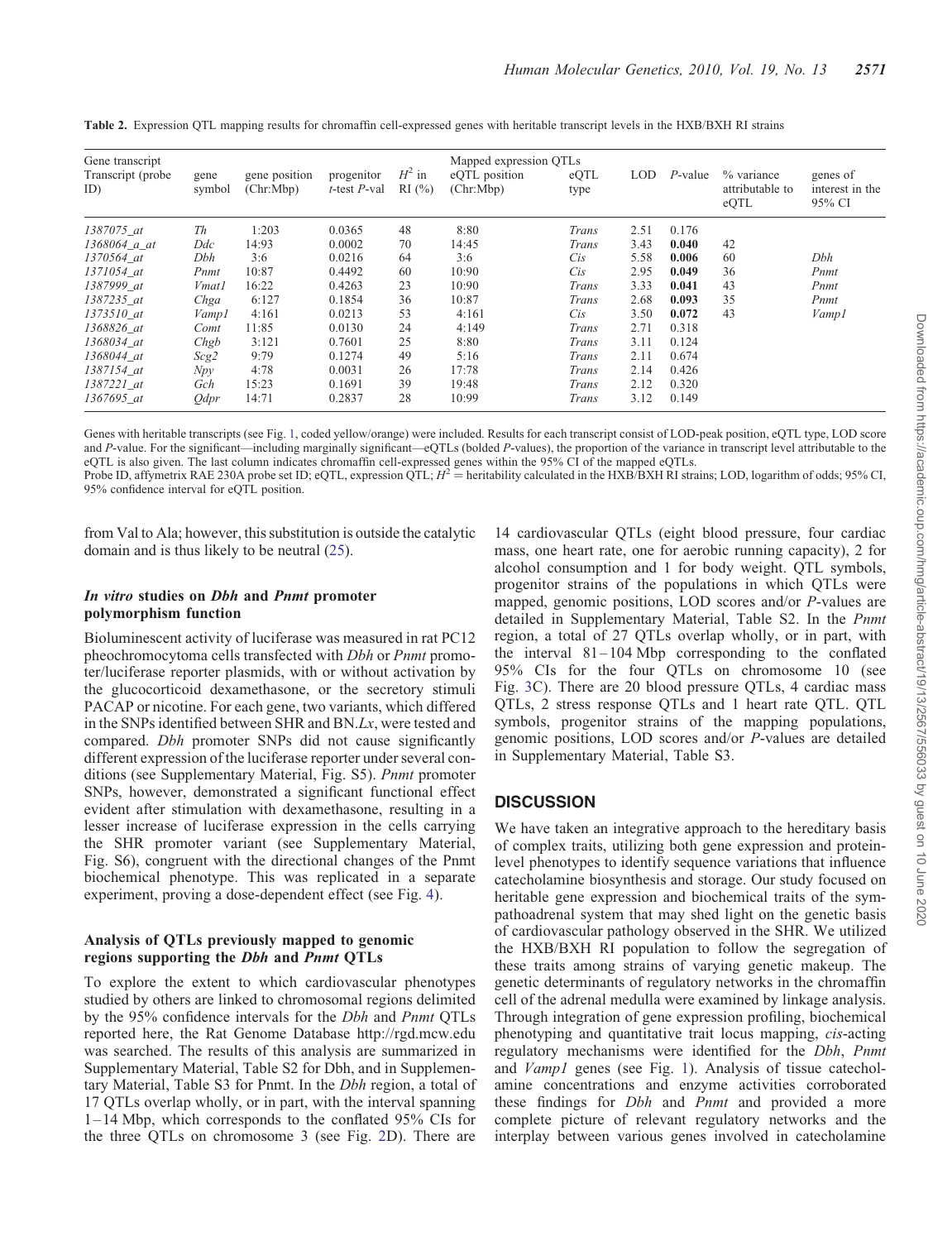<span id="page-5-0"></span>

Figure 2. Co-localization of physiological and expression QTLs on the short arm of chromosome 3. (A) LOD plots for dopamine tissue concentration, Dbh tissue enzymatic activity and Dbh gene expression are shown. Peak LOD values are given in the inset. 95% confidence intervals (95% CIs), determined by 2-LOD drop, are shown beneath the peaks. (B) Additive/directional effect of the SHR allele on each trait at different RNO 3 loci is expressed as percent deviation from the overall trait mean. The arrow marks the location of the Dbh promoter SNP T  $-$  551G. (C) Chromosome 3 idiogram is provided for reference. (D) Analysis of previously mapped cardiovascular QTLs overlapping with the conflated 95% CIs for the three QTLs reported here. Each bar represents a previously localized physiological QTL (data from http://rgd.mcw.edu). Bar numbers refer to [Supplementary Material, Table S2](http://hmg.oxfordjournals.org/cgi/content/full/ddq135/DC1) online, where details for each QTL can be found.

biosynthesis. Genetic variants were discovered in *Dbh* and Pnmt, which were subsequently tested in vitro for functional effects. The Pnmt locus also appeared to trans-regulate two additional genes, Chga and Vmat1, both being functionally linked with Pnmt.

Vamp1 is a small integral membrane protein of the SNARE class within secretory granules that plays a key role in membrane fusion and exocytosis ([26\)](#page-12-0). The cis-mediated decrease in Vamp1 expression described here is likely to result in changes in catecholamine secretion rate. To establish such effect, precise measurement of blood catecholamines would be required. In this study, we did not pursue this line of research. However, it is important to note that a decrease in Vamp1 transcript was associated with the SHR allele—a common observation in other findings reported here.

## Dbh regulation and dopamine concentration in the adrenal gland

Dbh transcript levels positively correlated with Dbh tissue activity, suggesting that the source of the observed biochemical trait variation lies with differences in gene expression/mRNA stability, rather than enzyme structure. QTL analysis of both gene expression and biochemical data yielded highly significant, overlapping QTLs centered on the Dbh gene on chr 3 at 6 Mbp, implying that the differential gene expression is regulated in cis (see Fig. 2). The SHR allele was associated with a lower value for both of these traits, accompanied by an increase in DA, which is a substrate for Dbh. Viewed from a pathway perspective, increased DA can result either from an increase in quantity or turnover of the upstream enzymes (Th, Ddc), or from a decrease in quantity or turnover of the downstream enzymes (Dbh, Pnmt). Because DA concentration was negatively correlated with Dbh tissue activity, as well as with *Dbh* mRNA levels, the most parsimonious explanation of these findings is that decreased Dbh gene expression leads to decreased enzyme level, which in turn results in DA accumulation in the adrenal tissue of the SHR. This is further supported by a QTL for DA tissue concentration mapping to precisely the same region as the Dbh QTLs, but with an opposite allelic association. Furthermore, in the adrenals of the SHR, the *Dbh* transcript abundance shows the lowest levels (by RT–PCR) of all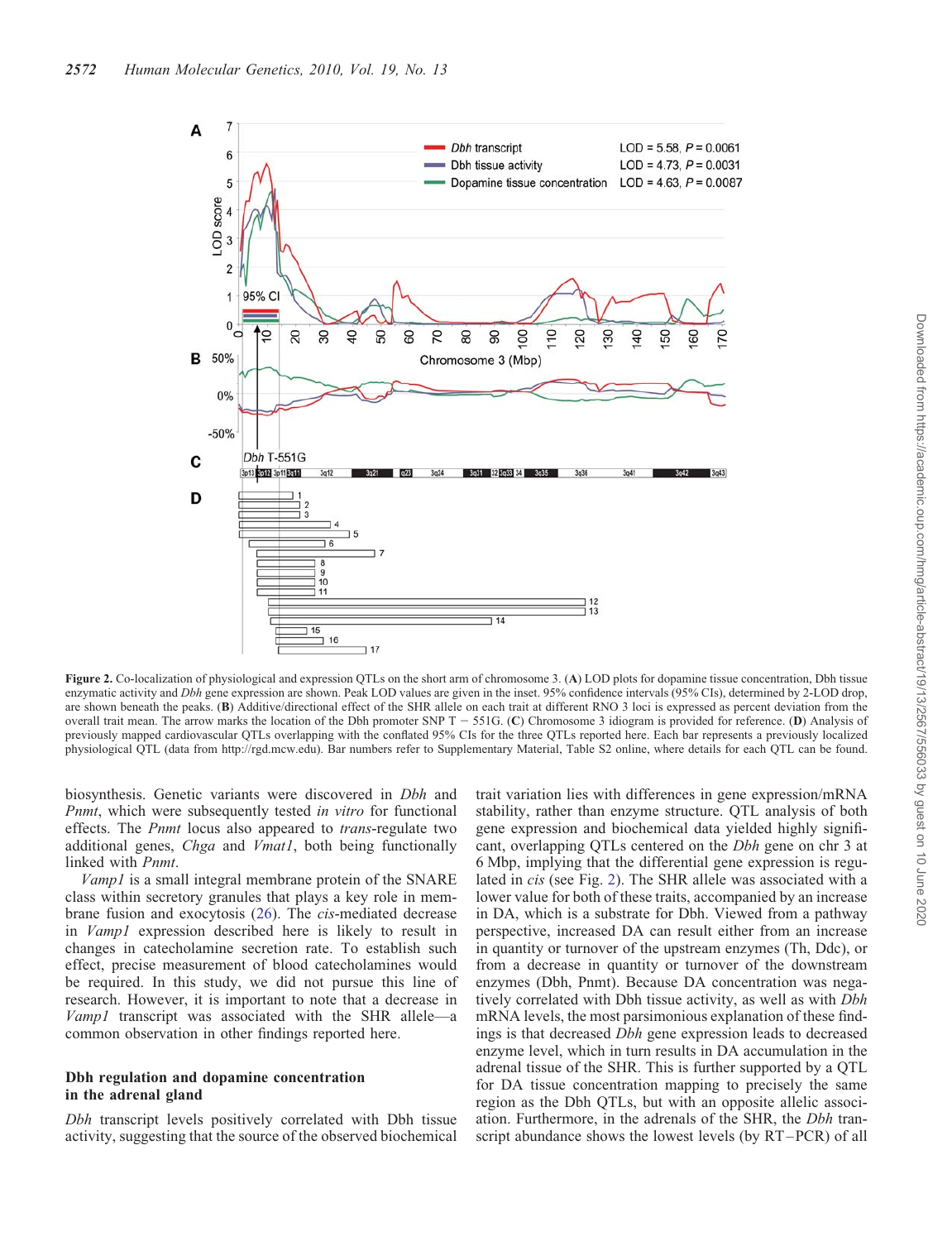<span id="page-6-0"></span>

Figure 3. Co-localization of physiological and expression QTLs on chromosome 10. (A) LOD plots for adrenal Pnmt tissue enzymatic activity and Pnmt, Vmat1 and Chga transcript abundance. Peak LOD values are given in the inset. Bootstrap test was used to estimate the 95% confidence intervals (95% CIs) for Pnmt tissue activity and Pnmt transcript abundance—see Materials and Methods for details. Horizontal bars represent 2-LOD drop CIs; different traits are colored same as the LOD plots. SHR allele at the peak locus was associated with a trait value decrease for all four traits. The arrow points to the location of the Pnmt promoter SNP  $T - 529G$ . (B) Idiogram of rat chromosome 10 is provided for reference. (C) Analysis of previously mapped cardiovascular QTLs overlapping with the conflated 95% CI for the QTLs reported here. Each bar represents a physiological QTL (data from http://rgd.mcw.edu). Bar numbers refer to [Supplementary Material, Table S3](http://hmg.oxfordjournals.org/cgi/content/full/ddq135/DC1) online, where details can be found.

catecholamine biosynthetic enzymes—about half the value for Th that is traditionally considered the rate-limiting step in catecholamine biosynthesis. In contrast, the Dbh and Th levels are comparable in BN.Lx (see [Supplementary Material,](http://hmg.oxfordjournals.org/cgi/content/full/ddq135/DC1) [Fig. S2](http://hmg.oxfordjournals.org/cgi/content/full/ddq135/DC1)).

We therefore propose that lower Dbh in the young SHR presents a 'bottleneck' in catecholamine biosynthesis, leading to DA accumulation (and catecholamine depletion) in adrenergic cells, which then contributes to the pathogenesis of hypertension. Consistent with this notion, adrenal Dbh activity and SBP correlate negatively in the RI strains. Even though re-sequencing (see [Supplementary Material, Fig. S3](http://hmg.oxfordjournals.org/cgi/content/full/ddq135/DC1)) and subsequent functional *in vitro* testing of discovered *Dbh* SNPs did not lead to identification of a causative sequence variant (see [Supplementary Material, Fig. S5](http://hmg.oxfordjournals.org/cgi/content/full/ddq135/DC1)), the evidence for Dbh region involvement in the adrenal tissue Dbh enzyme activity, and the resulting DA concentration changes, is strong. In addition, the Dbh region is enriched in cardiovascular QTLs mapped in various crosses by multiple groups (see Fig. [2](#page-5-0)D, [Supplementary Material, Table S2](http://hmg.oxfordjournals.org/cgi/content/full/ddq135/DC1)), suggesting the presence of an as-yet-to-be-identified important cardiovascular regulatory variant in this immediate region.

A strong cis-eQTL is likely to operate in all tissues where the gene is expressed [\(27](#page-12-0)). This viewpoint is supported by the findings by others of low Dbh activity in young SHR not only in adrenal glands, but also in heart ventricle and spleen [\(28](#page-12-0)), as well as in the brain [\(29](#page-12-0)). Low Dbh activity seems to lead to increased DA, accompanied by decreased NE. Increased brain DA was indeed described in young SHR [\(30](#page-12-0)). Dopamine systems in the brain are known to be involved in central blood pressure control and in integrating limbic information with cardiovascular homeostasis ([31\)](#page-12-0). Stimulation of the region of origin of the mesolimbic dopamine system in the brain, the ventral tegmental area, causes a long-lasting increase in blood pressure [\(32](#page-12-0)). Therefore, an increase in central DA may contribute to the development of hypertension. However, the other consequence of low central Dbh activity, i.e. the decrease in NE, can by itself contribute to a rise in blood pressure. NE has an inhibitory effect in the nucleus tractus solitarius on blood pressure elevation [\(33](#page-12-0)),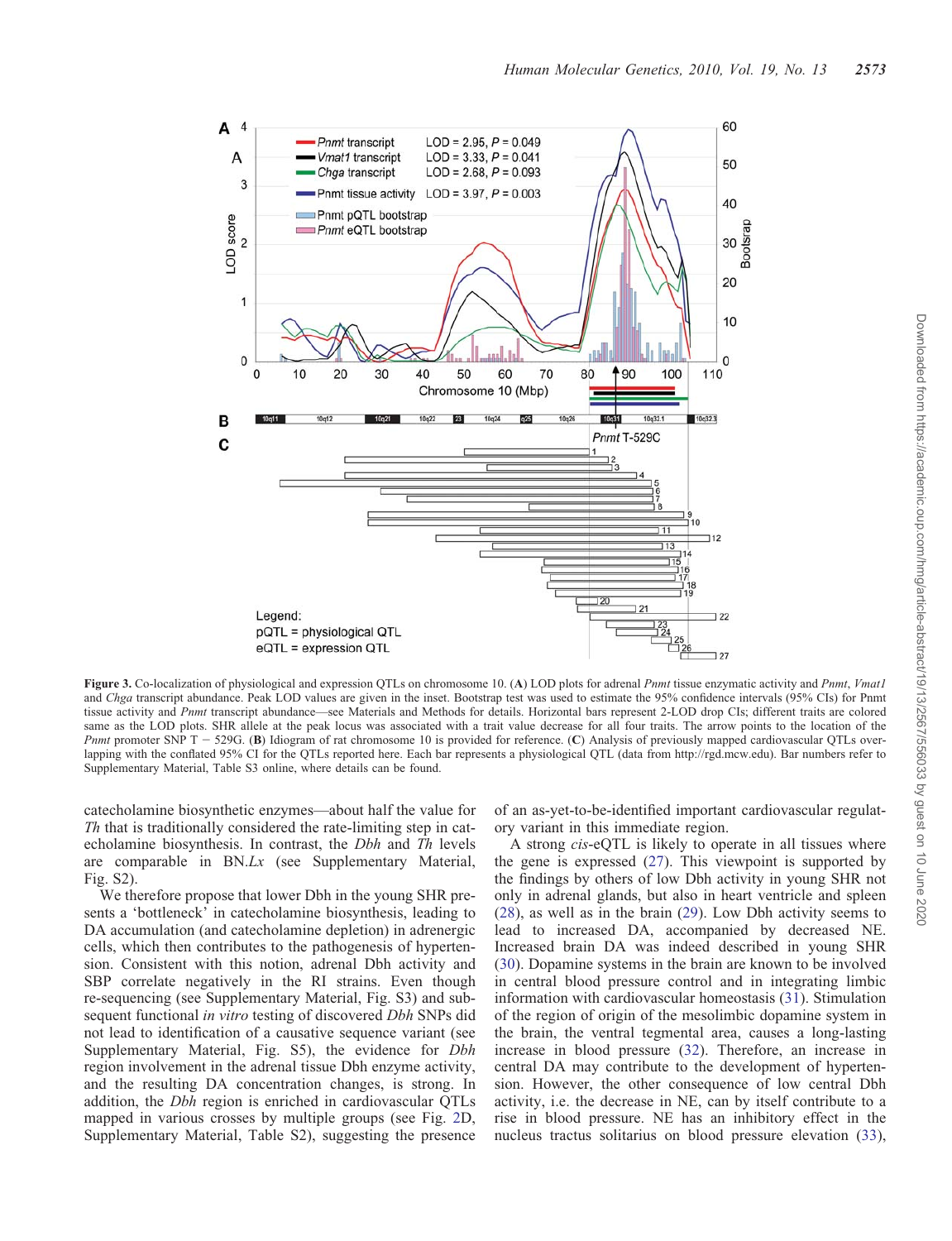<span id="page-7-0"></span>

Figure 4. Functional studies on the single-nucleotide polymorphisms identified in the Pnmt promoter. Bioluminescent activity of luciferase was measured in rat PC12 pheochromocytoma cells transfected with  $\sim$ 1 kb segment of *Pnmt* promoter/luciferase reporter in pGL3-Basic vector (Promega) after 16 h incubation with incremental doses of the glucocorticoid dexamethasone. Each experiment was conducted in four replicates, with luciferase results normalized to cell protein in each plate. Results are presented as -fold augmentation by dexamethasone stimulus over the signal from cells transfected with a promoterless (empty) pGL3-Basic vector. Dexamethasone stimulation elicited significant differences in promoter activity. Differences between SHR and BN.Lx promoters were dose dependent and were significant starting at concentrations of 10 nm of dexamethasone.

and diminished central norepinephrine concentrations have been reported in the SHR [\(34](#page-12-0)); thus a decrease in NE may be involved in the development and progression of hypertension in the SHR. Decreased noradrenergic activity of sympathoinhibitory neurons in the anterior hypothalamus may also contribute to exacerbation of hypertension in the SHR [\(35](#page-12-0)).

Borderline hypertensive humans, in concordance with our rat data, appear to be characterized by increased DA coupled with Dbh suppression ([36,37](#page-12-0)). Thus, genetically determined variation in Dbh activity, ultimately influenced by a promoter (enhancer) variant, may affect the DA/NE ratio in various tissues, including the basal ganglia, where such changes may have effects on central blood pressure regulation. Indeed, naturally occurring genetic variation at the human DBH locus can have profound effects upon blood pressure [\(38](#page-12-0)).

## Regulation of Pnmt activity and gene expression: Chga and Vmat1 co-regulation

The neurotransmitter and hormone EPI is a physiologically active neuroregulator that assumes an important role in the stress response and is a major factor in the pathogenesis of cardiovascular and neuropsychiatric illnesses ([39\)](#page-12-0). The mechanisms by which Pnmt, the biosynthetic enzyme of EPI, is genetically regulated have been of interest in an effort to better understand the pathogenesis of these disorders. The general Pnmt region on rat chromosome 10 harbors many cardiovascular QTLs, implying the involvement of the region in blood pressure control (see Fig. [3C](#page-6-0)). In addition, significant difference in allelic frequencies of PNMT promoter SNPs were described between hypertensive and normotensive individuals, suggesting that genetic variation at the PNMT locus may play a role in the development of human essential hypertension ([40](#page-12-0),[41](#page-12-0)).

Pnmt was previously examined as a hypertension candidate gene in the rat ([42\)](#page-12-0), but no polymorphisms were discovered between SHRSP and WKY in the *Pnmt* coding region. In the present study, we searched for polymorphisms between SHR and BN.Lx strains on the grounds of the observed differences in gene expression levels and enzyme activity, which mapped in *cis* (see Fig. [3\)](#page-6-0), thus implying a causative variant in (or close to) the Pnmt genic region. Positive correlation of Pnmt gene expression levels with Pnmt enzyme activity, the discovery of SNP polymorphisms in the promoter and the lack of functionally significant polymorphism in the coding regions is consistent with the changes in quantity, rather than quality of the enzyme and point in toward differences in transcriptional regulation. This is further supported by the discovery that promoter SNPs caused differential gene expression in response to glucocorticoid (dexamethasone) stimulation in vitro (see Fig. 4). Glucocorticoids are the main regulators of Pnmt expression in vivo [\(43](#page-12-0)). The intra-adrenal portal vascular system provides the medulla with uniquely high concentrations of glucocorticoids, which are needed to induce Pnmt expression resulting in EPI synthesis ([44\)](#page-12-0). Despite the significant differences in Pnmt activity between the parental strains, we did not detect difference in the *Pnmt* transcript levels between the two parental strains in this study. However, there are clear *cis*-acting *Pnmt* transcript level-influencing allelic effects that segregate in the RI strains, as demonstrated by the significant cis-eQTL. Variation at the Pnmt locus is therefore likely to be functionally significant for determination of both Pnmt transcription and Pnmt enzymatic activity in the SHR.

The mechanism by which a decrease in Pnmt contributes to hypertension is illuminated by EPI-deficient, *Pnmt* knock-out mice ([45\)](#page-12-0), which become hypertensive under stress, possibly due to decreased central activity of vasodepressor adrenergic neurons of the brainstem, coupled with diminished peripheral (EPI-mediated) vasodilatation. In the present study, we did not find a significant correlation between Pnmt activity and blood pressure; however, adrenal Pnmt and its product EPI correlated negatively with heart rate.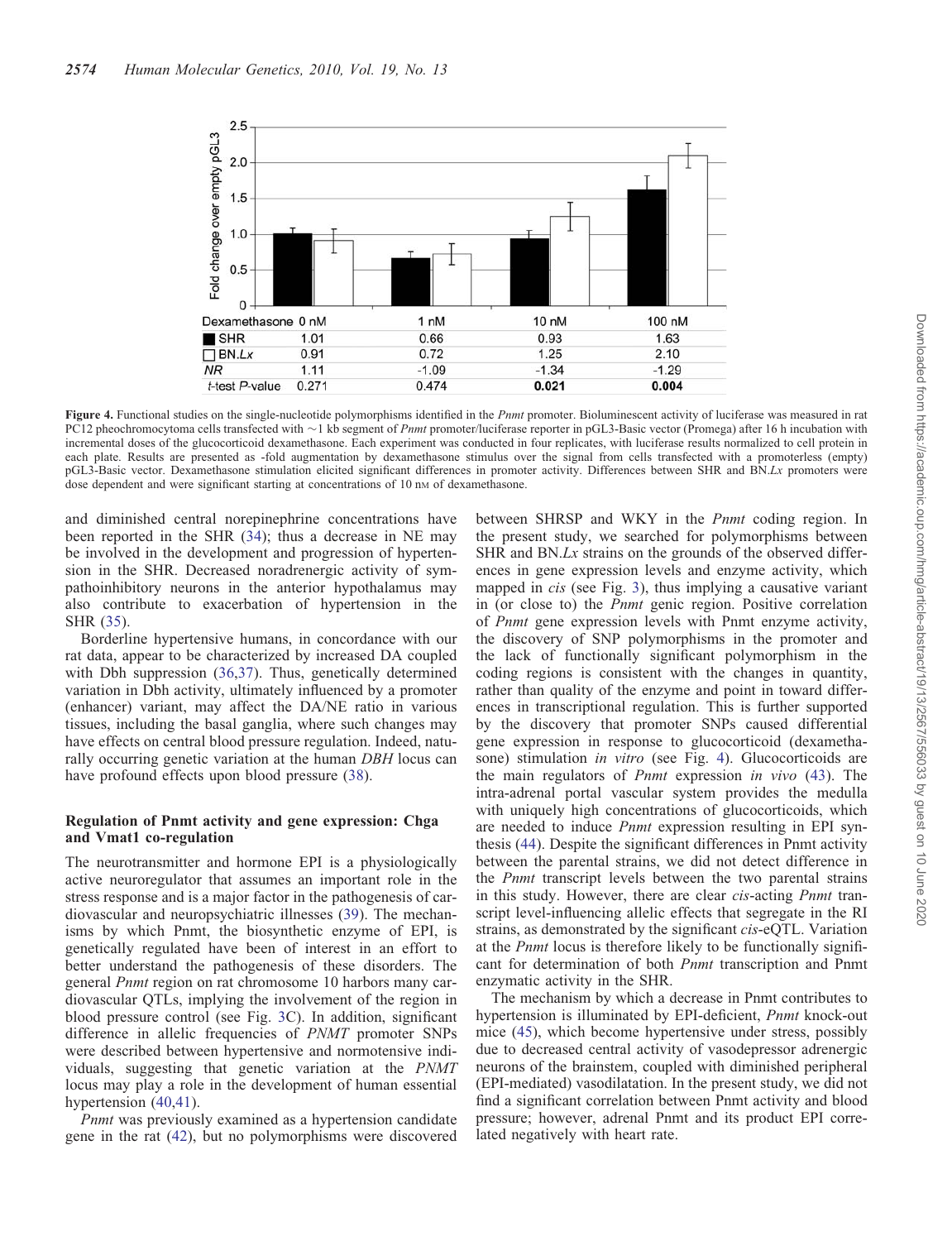An integrative finding of our study is mapping of transeQTLs for *Chga* and *Vmatl* to the *Pnmt* region. *Chga* is crucial for the formation of secretory granules, within which it stabilizes catecholamines in a storage complex [\(46\)](#page-12-0). *Vmat1* function [\(47](#page-12-0)) involves transporting DA into the secretory granule for hydroxylation by Dbh to form NE, which is then transported by Vmat1 out of the granule for methylation by Pnmt to form EPI, which is finally transported—again by Vmat1—into the granule for storage, where it is stabilized by Chga (see Fig. [1](#page-2-0)). Chga also participates in autonomic control of blood pressure though its fragment catestatin, which causes inhibition of cholinergic-stimulated catecholamine release. Chga knock-out results in hypertension in the mouse ([48](#page-12-0)), which is consistent with our results showing low adrenal Chga expression associated with the SHR allele. Vmat1 has not so far been implicated in hypertension but was found associated with neuropsychiatric diseases ([49,50\)](#page-12-0).

Given the functional coupling of these three genes, it is plausible to put forward a hypothesis that Pnmt, Chga and Vmat1 expression are regulated jointly by a variant within the Pnmt locus which thereby controls the formation of EPI. Our eQTL mapping results implicate the Pnmt genomic region as being central to this proposed co-regulation. Mapping the gene expression levels of *Pnmt*, *Chga* and *Vmat1* to the same locus (see Fig. [3\)](#page-6-0), as well as the uniform association of low gene expression with the SHR allele for all three genes seems to corroborate such co-regulation. However, despite mapping in *cis* to the *Pnmt* gene, *trans*control of *Pnmt* expression itself from such a joint regulatory locus should also be considered when searching for the molecular mechanisms underlying the QTL co-localization at hand (see Fig. [3\)](#page-6-0).

## Conclusions and perspectives

We present evidence for simultaneous down-regulation of the transcription of five genes in the catecholamine biosynthetic pathway in the SHR. Decreased levels of catecholamine biosynthetic genes in the SHR have been described before [\(15](#page-11-0)). The novelty of our study lies in the examination of the genetic basis of gene expression differences of these genes in the HXB/BXH RI strains and finding simultaneous downregulation of several key genes in the young SHR. Furthermore, we established that such down-regulations are heritable traits and that decreases in transcript levels are associated with the SHR genotype in each case. We also measured activities of Dbh and Pnmt and found that enzyme activity mirrored gene expression in that they were regulated in *cis*, implying primary, genetically regulated changes in expression of these genes between SHR and BN.Lx. Because the tissues for microarray analysis came from different animals from the tissues for biochemistries and RT–PCR, the finding of co-localized expression and biochemical QTLs for Dbh and Pnmt can be regarded as a confirmation of the genetic underpinnings of these traits. Furthermore, the finding of differential gene expression for *Dbh*, *Pnmt* and *Vamp1* in young SHR supports control by inherited variants in the genic regions, rather then gene suppression in response to long-standing blood pressure increase. The down-regulation of these genes is therefore temporally independent of the development of hypertension,

and may contribute to the pathogenesis of blood pressure elevation, possibly in part via central mechanisms, since catecholamines exert central vasodepressor actions in the brain stem [\(33](#page-12-0),[35\)](#page-12-0). These results suggest new approaches to characterizing the role of the sympathochromaffin system in essential hypertension.

## MATERIALS AND METHODS

## Animals

HXB/BXH RI rat strains were produced by inbreeding between F2 generation males and females resulting from a sex-reciprocal cross of two highly inbred strains: BN.Lx  $(BN.Lx/Cub)$  and SHR  $(SHR/Ola)$   $(24,51)$  $(24,51)$  $(24,51)$ . In this study, we used 29 RI strains (HXB and BXH) at  $F_{60}$ . Animals were housed in an air-conditioned animal facility and allowed free access to standard laboratory chow and water. All experiments were done in agreement with the Animal Protection Law of the Czech Republic (311/1997) and were approved by the Ethics Committee of the Institute of Physiology, Czech Academy of Sciences, Prague. Males were killed by cervical dislocation at 6 weeks of age. At this age the blood pressure is still normal, thus increasing the likelihood of separating the causative pathogenetic mechanisms from the consequential effects of fully developed hypertension.

## Tissues for gene expression profiling, biochemical profiling and qRT-PCR validation

The animal materials originated from two separate tissue harvests: (i) adrenal glands harvested for global gene expression profiling and (ii) adrenal glands and post-ganglionic sympathetic nerve termini (from vas deferens) harvested for biochemical phenotyping and RT–PCR verification of gene expression profiling data. Both sets consisted of tissue harvested from the same HXB/BXH RI strains, but on two separate occasions, and thus from different individual members of the respective RI strains. The sets were similar in size: 29 RI strains, 2 progenitor strains, and 4–6 individuals per strain.

## Gene expression profiling

RI strains were profiled for gene expression in adrenal tissue using the Affymetrix Gene Chip array RAE 230A (Affymetrix, Santa Clara, CA, USA). The original experimental design is discussed by Hubner et al. ([52\)](#page-12-0). The adrenal dataset has been submitted to ArrayExpress.

## Biochemical profiling

Adrenal glands and sympathetic nerve termini (male vas deferens) were harvested, immediately frozen and stored at  $-80^{\circ}$ C. From each pair of adrenal glands per harvested animal, one adrenal was used for biochemical phenotyping and the other was used to extract mRNA for RT–PCR validation of microarray data. Tissues for biochemical phenotyping were homogenized in 1.9 ml of 10 mm MES buffer ( $pH = 6.0$ ), using a Tissuemizer (Tekmar, Cincinnati, OH, USA). Frozen tissues were placed into pre-cooled  $(4^{\circ}C)$  buffer, homogenized,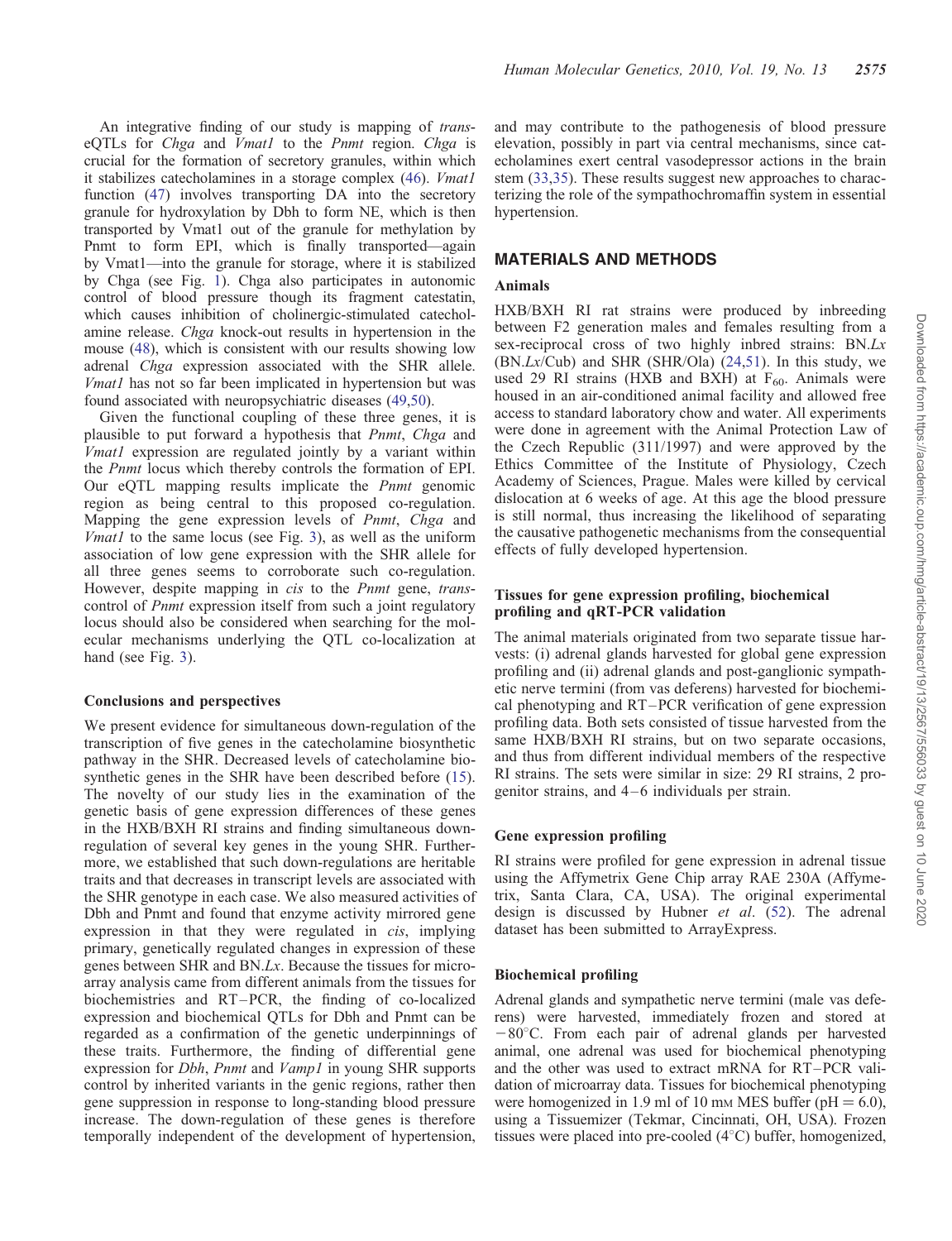spun at 13 000 G for 1 min to clear debris, the supernatants divided into aliquots and placed immediately on dry ice to freeze. Aliquots were stored at  $-80^{\circ}$ C. The following analyses were performed in aliquots of tissue homogenates: Dbh spectrophotometric enzymatic activity assay [\(53\)](#page-12-0), Pnmt enzymatic activity assay [\(54\)](#page-12-0), radioenzymatic catecholamine assay based on O-methylation [\(55](#page-12-0),[56](#page-12-0)), corticosterone assay (competitive immunoassay, Assay Designs, Inc., Ann Arbor, MI, USA); in plasma, catecholamines (dopamine, norepinephrine, epinephrine) were measured by radioenzymatic assay based on O-methylation ([55,56\)](#page-12-0). The results were normalized to milligram tissue wet weight. To explore whether differences in mRNA levels across the RI panel translate into differences in enzyme activities, Dbh and Pnmt were assayed in adrenal gland homogenate and normalized to milligram adrenal weight; no significant differences in the mean adrenal gland weight *(maw)* were observed between the progenitor strains, with  $maw_{\text{SHR}} = 16.0 \pm 3.0 \text{ mg}$ , and  $maw_{\text{BN-Lx}} = 13.5 \pm 1.5 \pm 1.5 \pm 1.5 \pm 1.5 \pm 1.5 \pm 1.5 \pm 1.5 \pm 1.5 \pm 1.5 \pm 1.5 \pm 1.5 \pm 1.5 \pm 1.5 \pm 1.5 \pm 1.5 \pm 1.5 \pm 1.5 \pm 1.5 \pm 1.5 \pm 1.5 \pm 1.5 \pm 1.5 \pm 1.5 \pm 1.5 \pm 1.5 \pm 1.5 \pm 1.5 \pm$ 1.9 mg, and *t*-test  $P = 0.18$ .

## Validation of microarray data by qRT –PCR

Total RNA was prepared from the freshly frozen adrenal glands of the progenitor strains (median yield:  $55 \mu g$ /one adrenal gland). RNA was extracted by the RNAzol (guanidinium thiocyanate) method (TelTest, Friendswood, TX, USA), followed by RNAse-free DNAseI (Qiagen, Valencia, CA, USA) treatment (to eliminate residual genomic DNA). Integrity of the RNA was confirmed by the appearance of 28S and 18S rRNA bands on ethidium bromide-stained gels. Total RNA was quantitated using a Ribogreen Quantitation kit (Molecular Probes, Invitrogen). First-strand cDNA was prepared from  $1 \mu$ g of total RNA template by reverse transcription with the 'SuperScript<sup>TM</sup> first-strand synthesis system for RT-PCR', using SuperScript II reverse transcriptase (Invitrogen, Carlsbad, CA, USA), and random hexamer primers. Samples were randomized. RT–PCR was performed using real-time TaqMan technology with a Sequence Detection System, model 7700 (Perkin Elmer) and fluorescent plate reader, using the Amplifluor<sup>TM</sup> universal detection system (Serologicals Corporation; Norcross, GA). Quantitative RT–PCR primers for Th, Ddc, Dbh and Pnmt were designed using Primer Express V.2.0 (PE Applied Biosystems, Foster City, CA, USA). For primer detail, see [Supplementary](http://hmg.oxfordjournals.org/cgi/content/full/ddq135/DC1) [Material, Table S4](http://hmg.oxfordjournals.org/cgi/content/full/ddq135/DC1). Normalization was performed by quantitating the endogenous 18S rRNA and transcript abundance expressed as fold modulation over 18S rRNA.

## Pathway annotation

Pathways, in which the differentially expressed genes are involved, were identified using Kyoto Encyclopedia of Genes and Genomes (KEGG, www.genome.jp/kegg) and annotated with Gene Map Annotator and Pathway Profiler (GenMAPP 2.1, www.genmapp.org) ([57\)](#page-12-0).

#### Blood pressure measurement

Arterial blood pressure and heart rate were measured using radiotelemetry in 12-week-old unanesthetized, unrestrained

males from the progenitor SHR and BN.Lx strains as well as from RI strains  $(N = 6-8$  males per strain). All rats were allowed to recover for at least 7 days after surgical implantation of radiotelemetry transducers (Data Sciences International, Inc.) before the start of blood pressure recordings. Pulsatile pressures were recorded in 5 s bursts every 10 min throughout the day and night and 12 and 24 h averages for systolic and diastolic arterial blood pressures were calculated for each rat for a 1 week period. The results from each rat in the same group were then averaged to obtain the group means.

# Statistical analysis and heritability  $(H^2)$  calculation

Phenotype data were checked for outliers, using a method described by Grubbs ([58\)](#page-12-0), and optimized for three to seven observations, corresponding to the number of individual rats within each strain. Manifest outliers were removed. Data from all  $\sim$ 150 samples were grouped according to strain resulting in 31 groups  $(29 \text{ RI strains} + 2 \text{ progenitors}).$ T-tests were performed to detect significant differences between the progenitor strains.  $H^2$  for gene expression profiles and biochemical phenotypes was calculated using a technique that has been designed for use in RI strains that corrects for the inbreeding incurred during the RI strain production [\(59](#page-12-0)). Pearson's product–moment correlation and Spearman's rank correlation coefficients were computed to assess the degree of correlation among phenotypes.

#### Normalized ratio

NR is used here to compare biochemical phenotype means and gene expression profile means for the two progenitor strains, the SHR and the BN.Lx. It is a variant of the simple foldchange value, e.g.  $[SHR]/[BN.Lx]$ , but it transforms the values between 0 and 1 into values between  $-$  INF(infinity) and  $-1$  by inverting them and multiplying by negative one. It is calculated as follows: if  $[SHR] \geq [BN.Lx]$ , then  $NR =$ [SHR]/[BN.Lx]; if [SHR] < [BN.Lx], then  $NR = -$ [BN.Lx]/ [SHR]. The main advantage of NR is its symmetry about zero.

## QTL analysis

A new SNP genotype-based linkage map [\(60](#page-12-0)) of the HXB/ BXH RI set was employed to perform genome-wide scans to detect QTLs for measured biochemical phenotypes using QTL Cartographer ([61](#page-13-0)) and Map Manager QTX ([62\)](#page-13-0), and to detect expression QTLs using QTL Reaper [\(63](#page-13-0)) software packages. Permutation analysis ([64\)](#page-13-0) was carried out to assess the probabilistic significance of the linkages and to correct for multiple testing across genetic markers to obtain a genome-wide corrected P-value. To estimate the size of the chromosomal segment that, with a 95% confidence, contains detected QTLs (95% CI), two complementary strategies were implemented: the 2-LOD support interval method ([65\)](#page-13-0) and the bootstrap test ([66\)](#page-13-0). The bootstrap test estimates a confidence interval by creating multiple bootstrap data sets by randomly choosing strains with replacement from the original RI set; each bootstrap data set is then used for QTL mapping, and the location of the strongest QTL for each set is recorded. Here, 200 bootstrap data sets per phenotype were used. These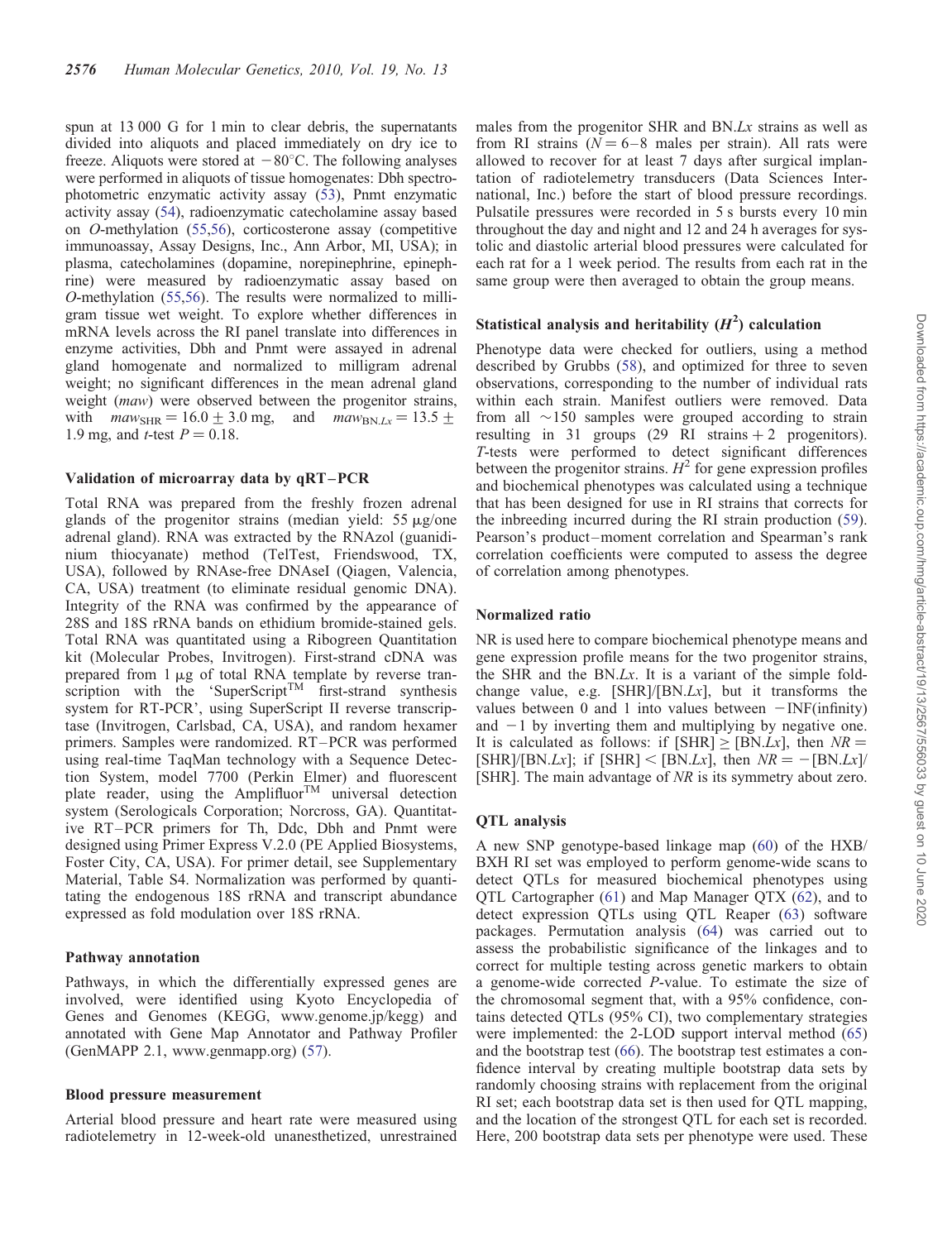locations are summarized in a histogram that shows the size of the region in which the QTL would be expected to be found.

## Definition of cis- and trans-acting eQTLs

Cis-eQTLs were defined as eQTLs that map within 10 Mbp upstream or downstream of the physical location of the probe set on the genomic sequence (20 Mbp total window size). All eQTLs that fell outside of this window were by default classified as trans. Physical locations of probe sets were downloaded from the UCSC Genome Browser website http://genome.ucsc.edu.

## Polymorphism discovery at the Pnmt and Dbh genes in the SHR and Bn.Lx strains

The progenitors of the HXB/BXH RI strains, the Brown Norway rat (BN.Lx/Cub) and the Spontaneously Hypertensive Rat (SHR/Ola) were used. Liver was collected from one male per each strain at 6 weeks of age. Progenitor strain DNA was extracted from liver tissue, using the DNeasy Blood & Tissue Kit (Qiagen) and adhering to the manufacturer's protocol. To eliminate residual RNA, samples were treated with RNase A (Qiagen). Primer3 ([67\)](#page-13-0) web-based application was used to design PCR primers for amplification of  $\sim 800$  bp-long overlapping segments, spanning all exons, exon/intron borders,  $\sim$ 1.75 kb of proximal promoter and  $\sim$ 1.75 kb of the 3' [downstream] sequence of the Dbh gene. However, in the case of Pnmt, the extent of re-sequencing was limited by the extent of known genomic sequence (gb: X75333.1; gi: 414186) in this locus, resulting in only  $\sim$ 1000 bp upstream and  $\sim$ 100 bp downstream segments were re-sequenced. Initial amplification to enhance the target sequences was carried out in  $25 \mu l$  PCR containing  $25$  ng genomic DNA,  $2 \text{ mm}$ MgCl<sub>2</sub>, 10 mm Tris–HCl, 200  $\mu$ m dNTP, 0.5 U Amplitaq Gold DNA Polymerase (PE Applied Biosystems) and 50 pmol of each primer. PCR was performed by Peltier Tetrad Thermal Cycler (MJ Research, Watertown, MA, USA). The Touchdown Profile program (MJ Research) was used, which begins at annealing temperatures of  $66^{\circ}$ C and runs down to 50 $\degree$ C at 1 $\degree$ C/cycle for the first 16 PCR cycles, followed by a uniform three-step amplification profile  $(94^{\circ}$ C denaturing step for 30 s,  $50^{\circ}$ C annealing step for 30 s,  $72^{\circ}$ C extension step for 30 s) for another 24 cycles, finally holding at  $10^{\circ}$ C. Enzymatic purification (Exo-SAP) was then pursued using Exonuclease I (Fermentas, Inc., ON, Canada) and Shrimp Alkaline Phosphatase (Fermentas, Inc.). Fifteen microliters of each PCR product were mixed with  $0.225 \mu$ l of Exonuclease I (20 U/ $\mu$ l), 1.2  $\mu$ l of SAP (1 U/ $\mu$ l) and 4.35  $\mu$ l of water. The Exo-SAP program (MJ Research) was used, which runs at  $37^{\circ}$ C for 30 min, followed by 15 min at  $85^{\circ}$ C. The cycle-sequencing reaction was performed following the Big Dye Terminator Version 3.1 (PE Applied Biosystems) protocol on  $2.5 \mu l$  of the template (Exo-SAP product), using either the forward or the reverse primer for the Big Dye amplification origin. The cycle-sequencing reaction was subsequently performed with both primers to achieve better coverage. The cycle-sequencing reaction program begun at  $96^{\circ}$ C for 1 min., followed by a uniform three-step amplification profile (96 $\degree$ C denaturing step for 10 s, 50 $\degree$ C annealing

step for 5 s,  $60^{\circ}$ C extension step for 4 min) for another 29 cycles, holding at  $4^{\circ}$ C. Finally, the product of the cyclesequencing reaction was purified on soaked Sephadex G50-50 beads (Sigma-Aldrich, St. Louis, MO, USA), and placed in multiscreen filtration plates (Fisher Scientific, Pittsburgh, PA, USA). After spinning into clean plates, loading dye was added and samples were then loaded into an ABI PRISM 3100 capillary DNA Analyzer (PE Applied Biosystems) according to the manufacturer's instructions.

## Pyrosequencing

Single-nucleotide polymorphisms at Dbh T-550G and Pnmt T-529C were scored using Pyrosequencing (Biotage, Charlottesville, VA, USA), performed according to the described protocol ([68\)](#page-13-0). Primers were designed using the PSQ Assay Design software (Biotage) and ordered from Sigma-Proligo (http:// www.proligo.com). A PCR product from each sample was generated in a 10  $\mu$ l reaction containing  $1 \times$  AmpliTaq Gold Master Mix, 2 U of AmpliTaq Gold (Applied Biosystems),  $250 \mu M$  dNTPs, 0.25  $\mu$ M forward primer, 0.25  $\mu$ M reverse primer and  $5 \mu l$  of bisulphite-modified sample DNA. The amplifications were carried out at  $95^{\circ}$ C for 10 min, followed by a six-cycle touchdown PCR protocol of  $95^{\circ}$ C for 1 min, 63<sup>°</sup>C for 1 min with  $-1$ <sup>°</sup>C for each cycle to 58<sup>°</sup>C, and 72 $\degree$ C for 1 min. This was followed by 44 cycles at 95 $\degree$ C for 1 min,  $60^{\circ}$ C for 1 min,  $72^{\circ}$ C for 1 min and a 10 min extension at  $72^{\circ}$ C. Single-stranded DNA of 10  $\mu$ l of each PCR sample was generated following the PSQ 96 sample preparation guide using a vacuum filtration sample device following the manufacturer's instructions (Biotage). The single-stranded product was annealed to  $0.4 \mu$ M of the sequencing primer placed at  $85^{\circ}$ C for 2 min and cooled to room temperature for 5 min. Pyrosequencing was performed on a PSQ96 HS 96A system (Biotage) with the Pyro Gold Reagent kit (Biotage) according to the manufacturer's instructions.

## Sequence analysis

Output data from the ABI PRISM 3100 DNA Analyzer were read by the BioEdit sequence alignment editor (Ibis Therapeutics, Carlsbad, CA, USA). SHR and BN.Lx sequences were aligned and between-strain polymorphisms identified. MacVector (MacVector, Inc., Cary, NC, USA) was used to analyze the sequence for differences in transcription factor binding sites resulting from such polymorphisms.

## Candidate gene promoter/reporter transfection assay

Construction of the promoter/reporter plasmids. Primer3 ([67\)](#page-13-0) http://frodo.wi.mit.edu/cgi-bin/primer3/primer3\_www.cgi was used to design PCR primers to amplify a  $\sim$  1.1 kb fragment of *Dbh* proximal promoter, or a  $\sim$ 1 kb fragment of the *Pnmt* proximal promoter from genomic DNA of the SHR and BN.Lx. Computational sequence analysis of the *Dbh* and Pnmt promoters revealed the absence of SacI and XhoI restriction enzyme sites. Therefore, an SacI (5′ -GAGCTC-3′ ) or XhoI (5′ -CTCGAG-3′ ) restriction enzyme site was inserted in the 5′ end of the forward and reverse PCR primers to allow cloning. The Dbh or Pnmt promoters were PCR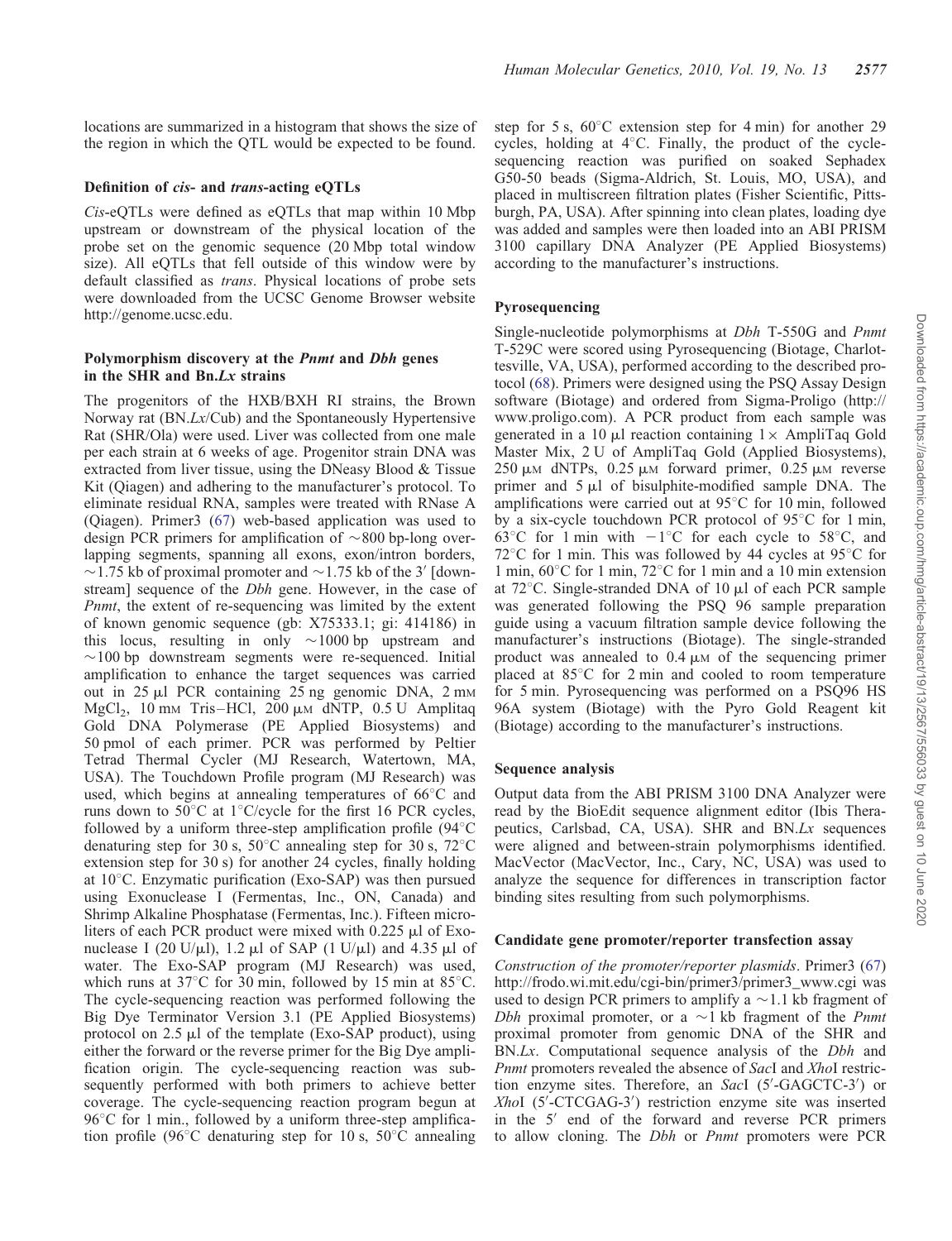<span id="page-11-0"></span>amplified from SHR and BN.Lx genomic DNA and subsequently digested with SacI and XhoI. T4 DNA ligase (Invitrogen) was used to insert the promoter fragments between the SacI and XhoI sites in the polylinker region of the firefly luciferase reporter vector, pGL3-Basic (Promega, Madison, WI, USA), which lacks eukaryotic promoter and enhancer sequences, and contains the cDNA for firefly luciferase. Creation of SNP variants of the Pnmt promoter/luciferase reporter constructs was accomplished using the QuickChange Site-Directed Mutagenesis Kit (Stratagene, La Jolla, CA, USA). Correct insertion of the promoters was confirmed by DNA sequencing. Plasmid DNA for transfection was prepared and purified using the QIAfilter Plasmid Midi Kit (Qiagen).

Transfection of the promoter/reporter constructs: Rat PC12 pheochromocytoma cells [grown in DMEM high glucose (Invitrogen) with 5% heat-inactivated fetal bovine serum (Gemini Bioproducts, Woodland, CA, USA), 10% heat-inactivated horse serum (Gemini Bioproducts), penicillin (100 U/ml), streptomycin (100  $\mu$ g/ml), and L-glutamine  $(0.292 \text{ mg/ml})$ ] were transfected (at  $50-60\%$  confluence, 1 day after splitting 1:4) with *Dbh* or *Pnmt* promoter reporter plasmid DNA [1 µg supercoiled DNA per well; 12-well polystyrene plates (coated with poly-L-lysine; Sigma), 2.2 cm diameter wells, Corning Inc., Corning, NY, USA] using the liposome method (Superfect; Qiagen). Cells were incubated with or without dexamethasone (different concentrations: 1 nm, 10 nm or 100 nm; Calbiochem), 100 nm pituitary adenylate cyclase-activating peptide [PACAP (ovine; Calbiochem)] or 1 mM nicotine (Sigma). Cells were lysed 16 h after transfection with lysis buffer  $(300 \mu l \text{ per well})$  [0.1 M phosphate buffer  $(K_2HPO_4 + KH_2PO_4)$ , pH 7.8, 1 mm DTT and 0.1% Triton-X 100].

Luciferase reporter activity assay. The bioluminescent activity of luciferase in 80  $\mu$ l of transfected cell lysates was determined using the AutoLumat LB 953 luminometer (EG&G Berthold, Nashua, NH, USA) to measure light emission (incubation time  $= 0$  s, measure time  $= 10$  s, temperature  $= 25^{\circ}$ C) after addition of assay buffer  $[100 \mu]$  per sample; 100 mm Tris-acetate (pH 7.8), 10 mm Mg-acetate, 1 mm EDTA (pH 8.0), 3 mm ATP and 100  $\mu$ m luciferin (Sigma-Aldrich)]. As a control for varying cell number within individual wells, the total protein content was measured in the cell lysate using the Bio-Rad Protein Assay [coomassie blue dye absorbance shift; based on the Bradford method (Bio-Rad, Hercules, CA, USA)]. Luciferase activity in the cell lysate is expressed as the normalized ratio of (luciferase activity)/ (total protein content) or (RLU/ $\mu$ g protein).

## SUPPLEMENTARY MATERIAL

[Supplementary Material is available at](http://hmg.oxfordjournals.org/cgi/content/full/ddq135/DC1) HMG online.

## ACKNOWLEDGEMENTS

The authors would like to thank Dr Kelly A. Frazer for reading this manuscript carefully and providing insightful comments.

Conflict of Interest statement. None declared.

## **FUNDING**

This work was supported by the National Institutes of Health and the Veterans Administration (D.T.O.C., N.J.S., S.K.M.) and by EU funding via the EURATools consortium (T.J.A., N.H., M.P.). M.L.J. was supported by an American Heart Association pre-doctoral fellowship award. M.P. is supported by grant IAA500110604 from the Grant Agency of the Czech Academy of Sciences. M.P. is an international research scholar of the Howard Hughes Medical Institute.

## REFERENCES

- 1. DeQuattro, V. and Feng, M. (2002) The sympathetic nervous system: the muse of primary hypertension. J. Hum. Hypertens., 16(Suppl. 1), S64–S69.
- 2. Esler, M. (2000) The sympathetic system and hypertension. Am. J. Hypertens., 13, 99S–105S.
- 3. Greifenkamp, J.D. and DiPette, D.J. (1999) Adrenal medulla. Curr. Hypertens. Rep., 1, 241–245.
- 4. Anderson, E.A., Sinkey, C.A., Lawton, W.J. and Mark, A.L. (1989) Elevated sympathetic nerve activity in borderline hypertensive humans. Evidence from direct intraneural recordings. Hypertension, 14, 177–183.
- 5. Mancia, G., Grassi, G., Giannattasio, C. and Seravalle, G. (1999) Sympathetic activation in the pathogenesis of hypertension and progression of organ damage. Hypertension, 34, 724-728.
- 6. Cabassi, A., Vinci, S., Calzolari, M., Bruschi, G. and Borghetti, A. (1998) Regional sympathetic activity in pre-hypertensive phase of spontaneously hypertensive rats. Life Sci., 62, 1111-1118.
- 7. Wenzel, R.R., Bruck, H., Noll, G., Schafers, R.F., Daul, A.E. and Philipp, T. (2000) Antihypertensive drugs and the sympathetic nervous system. J. Cardiovasc. Pharmacol., 35, S43–S52.
- 8. Rabbia, F., Martini, G., Cat Genova, G., Milan, A., Chiandussi, L. and Veglio, F. (2001) Antihypertensive drugs and sympathetic nervous system. Clin. Exp. Hypertens., 23, 101-111.
- 9. Nagatsu, T., Kato, T., Numata, Y., Keiko, I. and Umezawa, H. (1974) Serum dopamine beta-hydroxylase activity in developing hypertensive rats. Nature, 251, 630–631.
- 10. Grobecker, G., Roizen, M.F., Weise, V., Saavedra, J.M. and Kopin, I.J. (1975) Sympathoadrenal medullary activity in young, spontaneously hypertensive rats. Nature, 258, 267-268.
- 11. Nagaoka, A. and Lovenberg, W. (1976) Plasma norepinephrine and dopamine-beta-hydroxylase in genetic hypertensive rats. Life Sci., 19, 29–34.
- 12. Borkowski, K.R. and Quinn, P. (1985) Adrenaline and the development of spontaneous hypertension in rats. J. Auton. Pharmacol., 5, 89-100.
- 13. Borkowski, K.R. (1991) Effect of adrenal demedullation and adrenaline on hypertension development and vascular reactivity in young spontaneously hypertensive rats. J. Auton. Pharmacol., 11, 1-14.
- 14. Lee, R.M., Borkowski, K.R., Leenen, F.H., Tsoporis, J. and Coughlin, M. (1991) Combined effect of neonatal sympathectomy and adrenal demedullation on blood pressure and vascular changes in spontaneously hypertensive rats. Circ. Res., 69, 714-721.
- 15. Grobecker, H., Saavedra, J.M. and Weise, V.K. (1982) Biosynthetic enzyme activities and catecholamines in adrenal glands of genetic and experimental hypertensive rats. Circ. Res., 50, 742–746.
- 16. Moura, E., Pinho Costa, P.M., Moura, D., Guimaraes, S. and Vieira-Coelho, M.A. (2005) Decreased tyrosine hydroxylase activity in the adrenals of spontaneously hypertensive rats. Life Sci., 76, 2953-2964.
- 17. Nakamura, K. (1977) Enhanced sympathetic activity in young spontaneously hypertensive rats is not the trigger mechanism for genetic hypertension. Naunyn Schmiedebergs Arch. Pharmacol., 299, 143–148.
- 18. Teitelman, G., Ross, R.A., Joh, T.H. and Reis, D.J. (1981) Differences in utero in activities of catecholamine biosynthetic enzymes in adrenals of spontaneously hypertensive rats. Clin. Sci. (Lond.), 61(Suppl. 7), 227s–230s.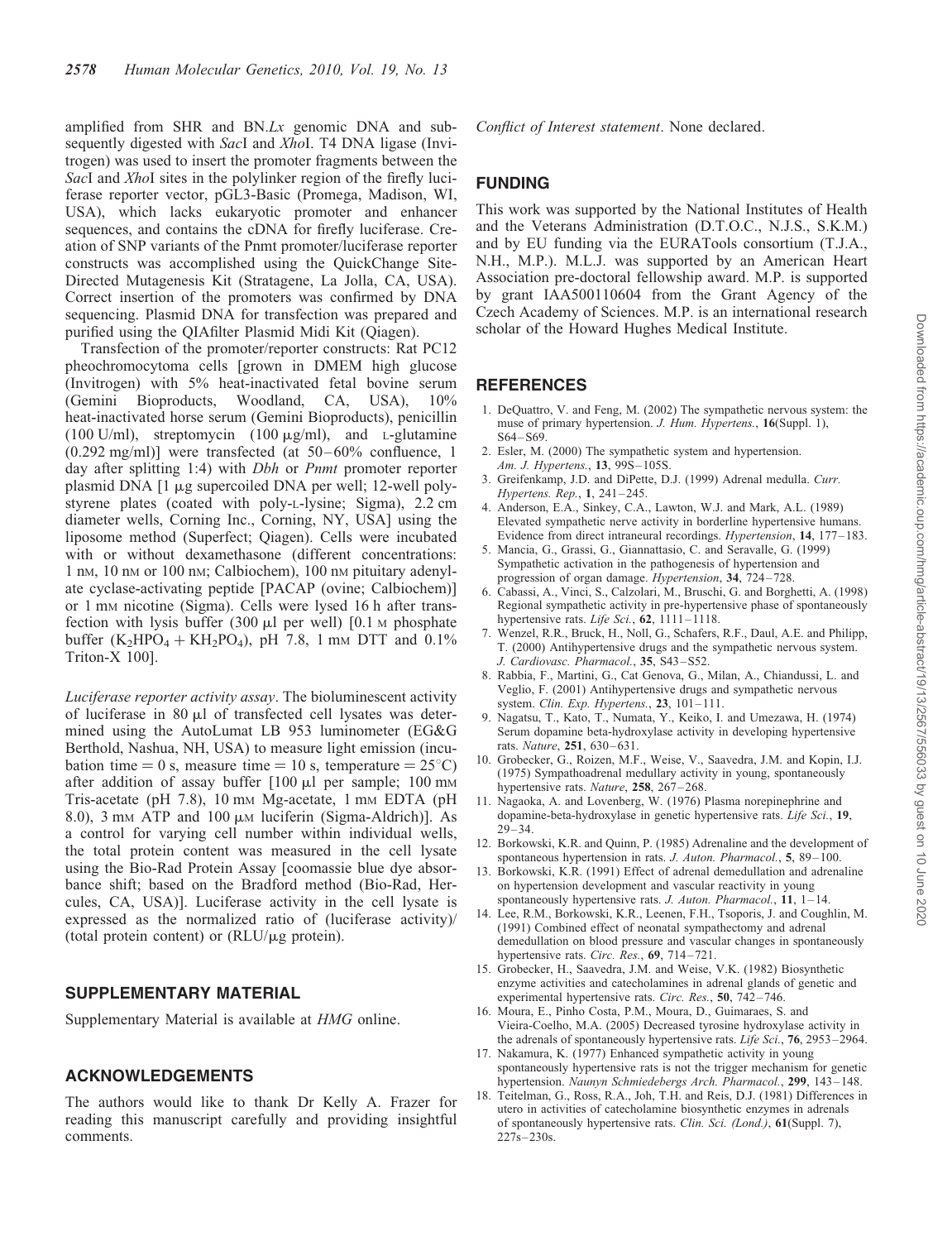- <span id="page-12-0"></span>19. Kumai, T., Tanaka, M., Watanabe, M. and Kobayashi, S. (1994) Elevated tyrosine hydroxylase mRNA levels in the adrenal medulla of spontaneously hypertensive rats. Jpn. J. Pharmacol., 65, 367–369.
- 20. Kumai, T., Tanaka, M., Tateishi, T., Watanabe, M., Nakura, H., Asoh, M. and Kobayashi, S. (1998) Effects of anti-androgen treatment on the catecholamine synthetic pathway in the adrenal medulla of spontaneously hypertensive rats. Naunyn Schmiedebergs Arch. Pharmacol., 357, 620–624.
- 21. Yamabe, H., De Jong, W. and Lovenberg, W. (1973) Further studies on catecholamine synthesis in the spontaneously hypertensive rat: catecholamine synthesis in the central nervous system. Eur. J. Pharmacol., 22, 91–98.
- 22. Nagatsu, T., Ikuta, K., Numata, Y., Kato, T. and Sano, M. (1976) Vascular and brain dopamine beta-hydroxylase activity in young spontaneously hypertensive rats. Science. 191, 290-291.
- 23. Ciaranello, R.D., Hoffman, H.J., Shire, J.G. and Axelrod, J. (1974) Genetic regulation of the catecholamine biosynthetic enzymes. II. Inheritance of tyrosine hydroxylase, dopamine-beta-hydroxylase, and phenylethanolamine N-methyltransferase. J. Biol. Chem., 249, 4528–4536.
- 24. Pravenec, M., Klir, P., Kren, V., Zicha, J. and Kunes, J. (1989) An analysis of spontaneous hypertension in spontaneously hypertensive rats by means of new recombinant inbred strains. J. Hypertens., 7, 217–221.
- 25. Betts, M.J. and Russell, R.B. (2003) Amino Acid Properties and Consequences of Subsitutions. In Barnes, M.R. and Gray, I.C. (eds), Bioinformatics for Geneticists. Wiley, West Sussex, UK.
- 26. Ungermann, C. and Langosch, D. (2005) Functions of SNAREs in intracellular membrane fusion and lipid bilayer mixing. J. Cell Sci., 118, 3819–3828.
- 27. Petretto, E., Mangion, J., Dickens, N.J., Cook, S.A., Kumaran, M.K., Lu, H., Fischer, J., Maatz, H., Kren, V., Pravenec, M. et al. (2006) Heritability and tissue specificity of expression quantitative trait loci. PLoS Genet., 2, e172, 1625–1633.
- 28. Kuchel, O., Racz, K., Debinski, W. and Buu, N.T. (1989) A defective beta-hydroxylation of dopamine may precede the full development of hypertension in spontaneously hypertensive rats. Can. J. Cardiol., 5, 327–331.
- 29. Saavedra, J.M., Grobecker, H. and Axelrod, J. (1978) Changes in central catecholaminergic neurons in the spontaneously (genetic) hypertensive rat. Circ. Res., 42, 529–534.
- 30. Howes, L.G., Rowe, P.R., Summers, R.J. and Louis, W.J. (1984) Age related changes of catecholamines and their metabolites in central nervous system regions of spontaneously hypertensive (SHR) and normotensive Wistar–Kyoto (WKY) rats. Clin. Exp. Hypertens. A, 6, 2263–2277.
- 31. Cornish, J.L., Wilks, D.P. and Van den Buuse, M. (1997) A functional interaction between the mesolimbic dopamine system and vasopressin release in the regulation of blood pressure in conscious rats. Neuroscience, 81, 69–78.
- 32. van den Buuse, M. (1997) Pressor responses to brain dopaminergic stimulation. Clin. Exp. Pharmacol. Physiol., 24, 764-769.
- 33. Takami, T., Ito, H. and Suzuki, T. (1993) Decreased norepinephrine content in the medulla oblongata in severely hypertensive rats. Clin. Exp. Pharmacol. Physiol., 20, 161–167.
- 34. Yamori, Y., Lovenberg, W. and Sjoerdama, A. (1970) Norepinephrine metabolism in brainstem of spontaneously hypertensive rats. Science, 170, 544–546.
- 35. Oparil, S., Yang, R.H., Jin, H.K., Wyss, J.M. and Chen, Y.F. (1989) Central mechanisms of hypertension. Am. J. Hypertens., 2, 477–485.
- 36. Shigetomi, S., Buu, N.T. and Kuchel, O. (1991) Dopaminergic abnormalities in borderline essential hypertensive patients. Hypertension, 17, 997–1002.
- 37. DeQuattro, V., Campese, V., Lurvey, A., Yen, G. and Kypridakis, G. (1976) Low response of serum dopamine beta-hydroxylase to stimuli in primary hypertension. Decreased DbetaH response in hypertension. Biochem. Med., 15, 1–9.
- 38. Zabetian, C.P., Romero, R., Robertson, D., Sharma, S., Padbury, J.F., Kuivaniemi, H., Kim, K.S., Kim, C.H., Kohnke, M.D., Kranzler, H.R. et al. (2003) A revised allele frequency estimate and haplotype analysis of the DBH deficiency mutation IVS1 +  $2T \rightarrow C$  in African- and European-Americans. Am. J. Med. Genet. A, 123, 190–192.
- 39. Her, S., Bell, R.A., Bloom, A.K., Siddall, B.J. and Wong, D.L. (1999) Phenylethanolamine N-methyltransferase gene expression. Sp1 and MAZ potential for tissue-specific expression. J. Biol. Chem., 274, 8698–8707.
- 40. Cui, J., Zhou, X., Chazaro, I., DeStefano, A.L., Manolis, A.J., Baldwin, C.T. and Gavras, H. (2003) Association of polymorphisms in the promoter region of the PNMT gene with essential hypertension in African Americans but not in whites. Am. J. Hypertens., 16, 859-863.
- 41. Rana, B.K., Insel, P.A., Payne, S.H., Abel, K., Beutler, E., Ziegler, M.G., Schork, N.J. and O'Connor, D.T. (2007) Population-based sample reveals gene–gender interactions in blood pressure in White Americans. Hypertension, 49, 96–106.
- 42. Koike, G., Jacob, H.J., Krieger, J.E., Szpirer, C., Hoehe, M.R., Horiuchi, M. and Dzau, V.J. (1995) Investigation of the phenylethanolamine N-methyltransferase gene as a candidate gene for hypertension. Hypertension, 26, 595–601.
- 43. Wong, D.L. (2006) Epinephrine biosynthesis: hormonal and neural control during stress. Cell Mol. Neurobiol., 26, 891–900.
- 44. Wurtman, R.J. (2002) Stress and the adrenocortical control of epinephrine synthesis. Metabolism,  $51$ ,  $11-14$ .
- 45. Bao, X., Lu, C.M., Liu, F., Gu, Y., Dalton, N.D., Zhu, B.Q., Foster, E., Chen, J., Karliner, J.S., Ross, J. Jr et al. (2007) Epinephrine is required for normal cardiovascular responses to stress in the phenylethanolamine N-methyltransferase knockout mouse. Circulation, 116, 1024–1031.
- 46. Taupenot, L., Harper, K.L. and O'Connor, D.T. (2003) The chromogranin–secretogranin family. N. Engl. J. Med., 348, 1134–1149.
- 47. Henry, J.P., Botton, D., Sagne, C., Isambert, M.F., Desnos, C., Blanchard, V., Raisman-Vozari, R., Krejci, E., Massoulie, J. and Gasnier, B. (1994) Biochemistry and molecular biology of the vesicular monoamine transporter from chromaffin granules. J. Exp. Biol., 196, 251–262.
- 48. Mahapatra, N.R., O'Connor, D.T., Vaingankar, S.M., Hikim, A.P., Mahata, M., Ray, S., Staite, E., Wu, H., Gu, Y., Dalton, N. et al. (2005) Hypertension from targeted ablation of chromogranin A can be rescued by the human ortholog. J. Clin. Invest., 115, 1942–1952.
- 49. Richards, M., Iijima, Y., Kondo, H., Shizuno, T., Hori, H., Arima, K., Saitoh, O. and Kunugi, H. (2006) Association study of the vesicular monoamine transporter 1 (VMAT1) gene with schizophrenia in a Japanese population. Behav. Brain. Funct., 2, 39.
- 50. Lohoff, F.W., Dahl, J.P., Ferraro, T.N., Arnold, S.E., Gallinat, J., Sander, T. and Berrettini, W.H. (2006) Variations in the vesicular monoamine transporter 1 gene (VMAT1/SLC18A1) are associated with bipolar i disorder. Neuropsychopharmacology, 31, 2739–2747.
- 51. Pravenec, M., Kren, V., Krenova, D., Bila, V., Zidek, V., Simakova, M., Musilova, A., van Lith, H.A. and van Zutphen, L.F. (1999) HXB/Ipcv and BXH/Cub recombinant inbred strains of the rat: strain distribution patterns of 632 alleles. Folia Biol. (Praha), 45, 203–215.
- 52. Hubner, N., Wallace, C.A., Zimdahl, H., Petretto, E., Schulz, H., Maciver, F., Mueller, M., Hummel, O., Monti, J., Zidek, V. et al. (2005) Integrated transcriptional profiling and linkage analysis for identification of genes underlying disease. Nat. Genet., 37, 243–253.
- 53. O'Connor, D.T., Frigon, R.P. and Stone, R.A. (1979) Human pheochromocytoma dopamine-beta-hydroxylase: purification and molecular parameters of the tetramer. Mol. Pharmacol., 16, 529–538.
- 54. Kennedy, B., Bigby, T.D. and Ziegler, M.G. (1995) Nonadrenal epinephrine-forming enzymes in humans. Characteristics, distribution, regulation, and relationship to epinephrine levels. J. Clin. Invest., 95, 2896–2902.
- 55. Ziegler, M.G., Kennedy, B. and Elayan, H. (1988) A sensitive radioenzymatic assay for epinephrine forming enzymes. Life Sci., 43, 2117–2122.
- 56. Kennedy, B. and Ziegler, M.G. (1990) A more sensitive and specific radioenzymatic assay for catecholamines. Life Sci., 47, 2143–2153.
- 57. Doniger, S.W., Salomonis, N., Dahlquist, K.D., Vranizan, K., Lawlor, S.C. and Conklin, B.R. (2003) MAPPFinder: using Gene Ontology and GenMAPP to create a global gene-expression profile from microarray data. Genome Biol., 4, R7.
- 58. Grubbs, F.E. (1969) Procedures for detecting outlying observations in samples. Technometrics, 11, 1-21.
- 59. Belknap, J.K. (1998) Effect of within-strain sample size on QTL detection and mapping using recombinant inbred mouse strains. Behav. Genet., 28, 29–38.
- 60. Saar, K., Beck, A., Bihoreau, M.T., Birney, E., Brocklebank, D., Chen, Y., Cuppen, E., Demonchy, S., Dopazo, J., Flicek, P. et al. (2008) SNP and haplotype mapping for genetic analysis in the rat. Nat. Genet., 40, 560–566.